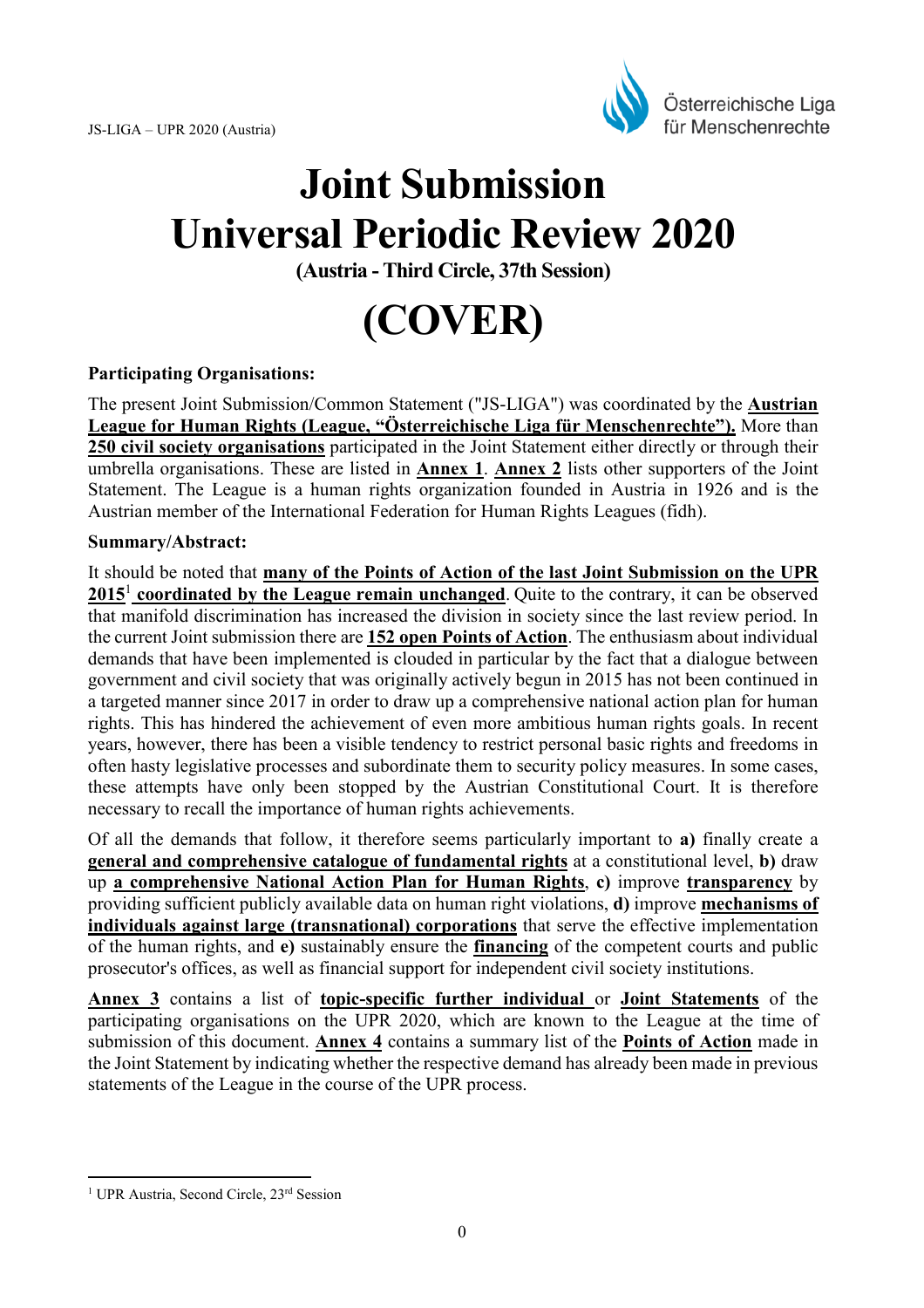

# **Joint Submission Universal Periodic Review 2020**

**(Austria - Third Circle, 37th Session)**

## **Content**

| A.              |                                                                                         |  |
|-----------------|-----------------------------------------------------------------------------------------|--|
| 1.              |                                                                                         |  |
| 2.              |                                                                                         |  |
| 3.              |                                                                                         |  |
| В.              |                                                                                         |  |
| 1.              |                                                                                         |  |
| 2.              |                                                                                         |  |
| 3 <sub>1</sub>  |                                                                                         |  |
| 4.              |                                                                                         |  |
| 5.              | Freedom of thought, conscience and religion, freedom of speech and assembly, freedom to |  |
| 6.              |                                                                                         |  |
| 7.              |                                                                                         |  |
| 8.              |                                                                                         |  |
| 9.              |                                                                                         |  |
| 10 <sub>1</sub> |                                                                                         |  |
|                 | 11.                                                                                     |  |
|                 |                                                                                         |  |
|                 | <b>ANNEX I (Participating Organisations)</b>                                            |  |
|                 | <b>ANNEX II (Supporting Organisations)</b>                                              |  |
|                 | ANNEX III (References to additional Submissions)                                        |  |
|                 | ANNEX IV (List of calls to action - UPR 2020 and concordance table)                     |  |

# **A. Background and framework conditions**

## **1. The extent of international obligations**

1. The withdrawal of the last reservation on CEDAW<sup>2</sup> on 10.06.2015 is welcomed, whereas the call for effective national implementation remains. Concerning the European Social Charter, Articles 30 and 31 on poverty, social exclusion and housing remain excluded from application.

2. The ratification of the following instruments is still pending:

 2 Convention on the Elimination of All Forms of Discrimination against Women dated 18.12.1979.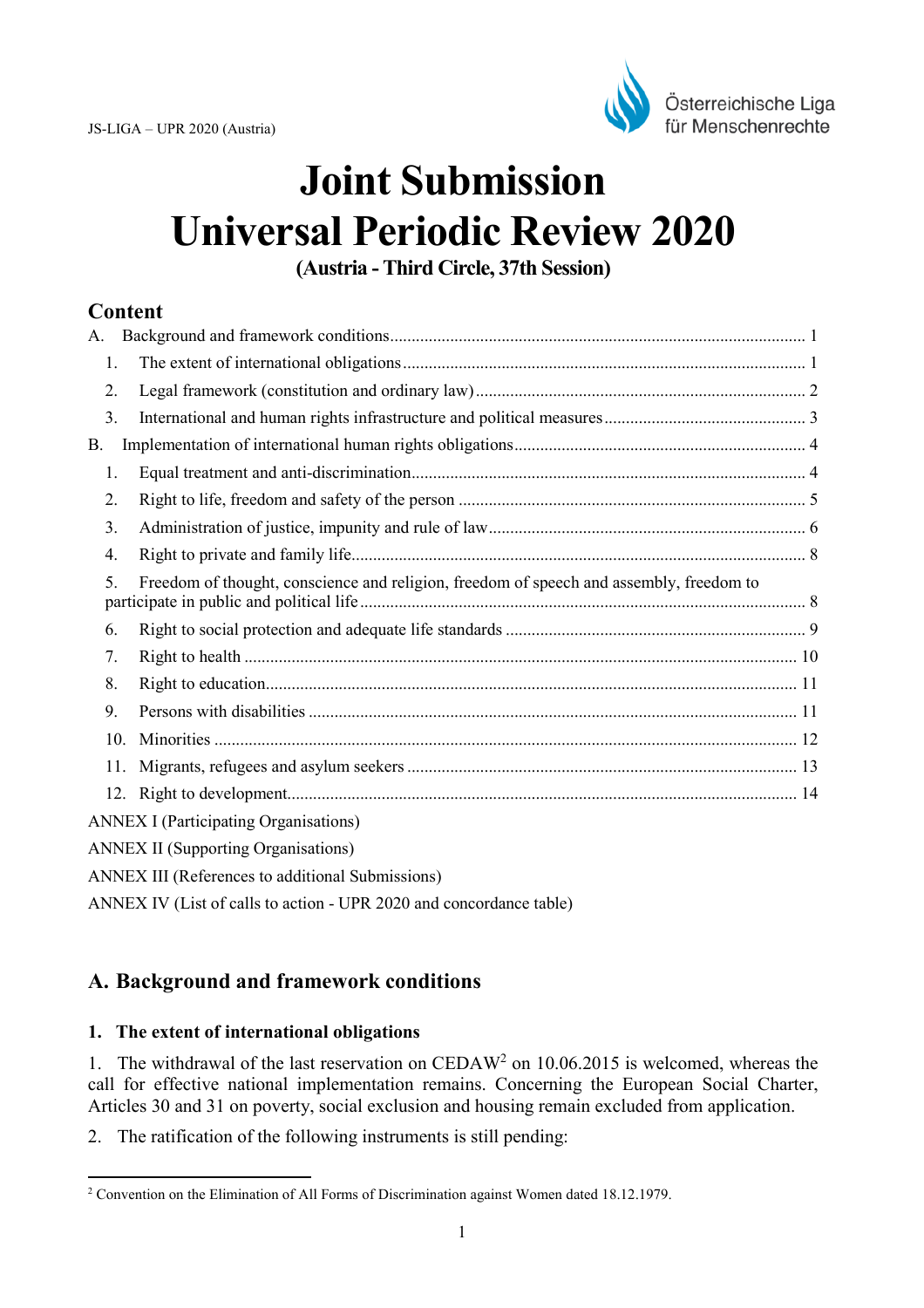- *PoA1. Ratification UN Convention on the Rights of all Migrant Workers and Members of their Families dated 18.12.1990 (ICRMW)*
- *PoA2. Ratification Additional Protocol to the European Social Charter on Collective Complaints dated 09.11.1995 and the Declaration on Article D of the European Social Charter (revised) dated 03.05.1996 must be accepted in accordance with the procedure laid down in the said Protocol*
- *PoA3. Ratification Articles 30 and 31 of the European Social Charta.*
- *PoA4. Ratification 12th additional protocol EMRK dated 04.11.2000*
- *PoA5. Ratification The Budapest Convention on Cybercrime dated 23.11.2001 and its additional protocol of 23.11.2001*
- *PoA6. Ratification Optional Protocol to the International Covenant on Economic, Social and Cultural Rights of 10.12.2008*
- *PoA7. Ratification 3rd Optional Protocol to the Convention on the Rights of the Child (CRC) of 17.06.2011*
- 3. Additionally, participation at the following international negotiations is required:
	- *PoA8. Give a mandate to the European Commission to draw up a legally binding international treaty to bind transnational corporations and companies to human rights (Resolution A/HRC/RES/26/9).*
	- *PoA9. Ensure the constructive cooperation by Austria in the relevant Open Ended Inter-Governmental Work Group on transnational corporations and other business enterprises with respect to human rights.*

#### **2. Legal framework (constitution and ordinary law)**

4. A comprehensive catalogue of fundamental rights is still missing, as is comprehensive protection for all grounds of discrimination (levelling-up). In 2011, the elevation of individual provisions of the CRC to constitutional status remained incomplete. Despite the ratification of the Istanbul Convention<sup>3</sup>, which was mentioned positively in the League's last Joint Statement, national implementation of rights remains incomplete, particularly in preventing violence, guaranteeing victims' rights and financing adequate protection for victims. In addition, there is a lack of legally binding regulations for companies to respect human rights.<sup>4</sup> Recent tendencies to restrict personal basic rights and freedoms, especially in the name of "public safety", are alarming.<sup>5</sup>

- *PoA10. Implement a comprehensive catalogue of fundamental rights in the constitution.*
- *PoA11. Levelling-Up: Comprehensive protection against discrimination in all areas of life.*
- *PoA12. Create legal regulations that impose binding and enforceable due diligence obligations to respect human rights and the environment on all Austrian companies and groups of companies domestically and abroad (mandatory human rights and environmental due diligence) and commit to the creation of a general cross-sectoral regulation at EU level.*
- *PoA13. Raise other provisions of the CRC to constitutional status, in particular social rights, the right to an adequate standard of living and the right to health care.*

<sup>&</sup>lt;sup>3</sup> Convention of the Council of Europe to prevent and combat violence against women and domestic violence (Istanbul Convention)

<sup>4</sup> International examples: France: Loi relative au devoir de vigilance; EU: branch-specific due diligence regulation of the wood trade regulation 995/2010 and the conflict minerals regulation 2017/821

<sup>5</sup> See *Neisser* in Liga Menschenrechtsbefund 2018.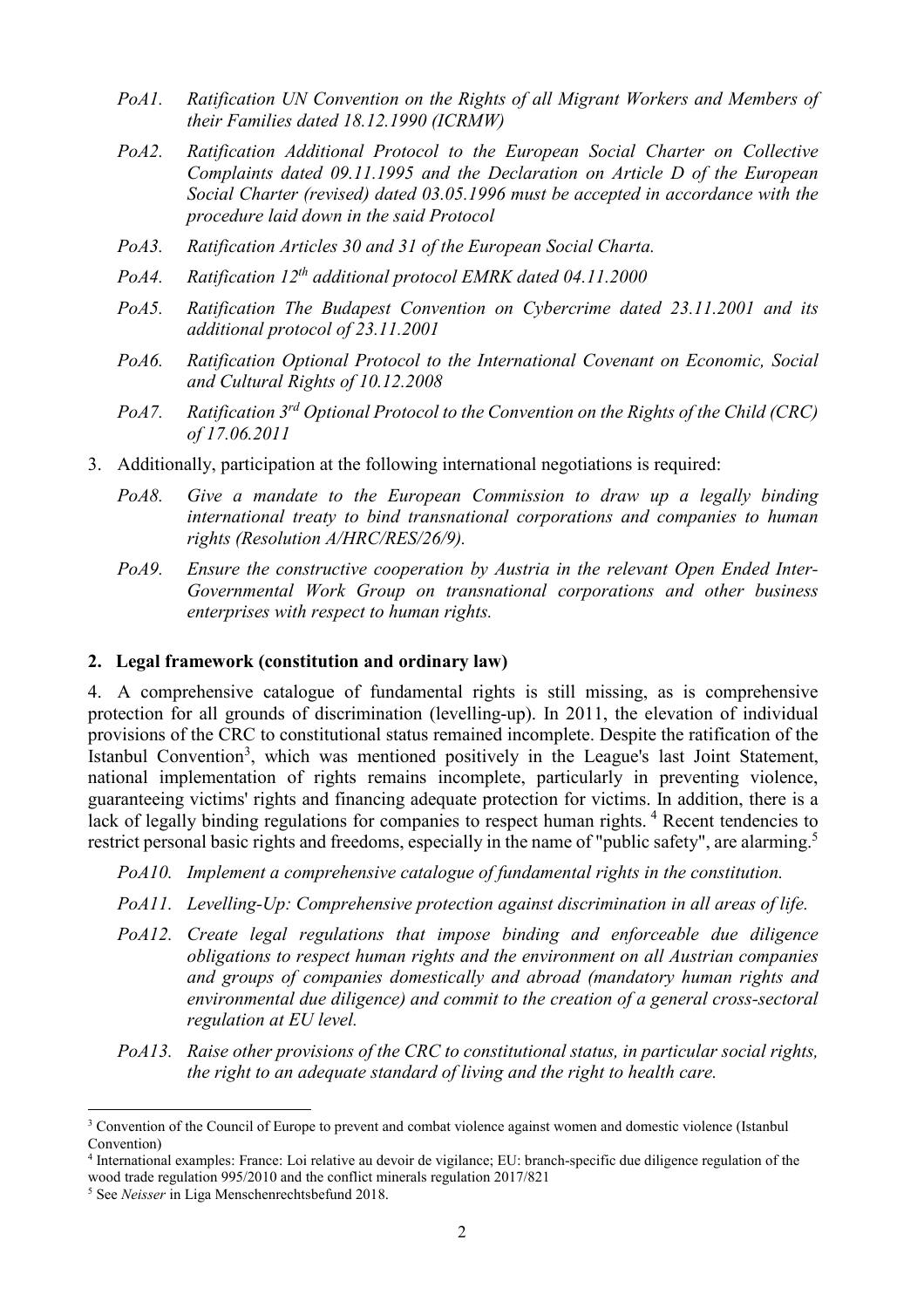*PoA14. Consider international human rights instruments effectively when drafting national legislation and develop a best practice in the formulation of draft legislation that gives preference to the formulation of standards that conform to fundamental rights.* 

#### **3. International and human rights infrastructure and political measures**

5. In the field of child and youth welfare, competencies have been shifted from the federal level to the regional level, which endangers the uniformity of standards. On the other hand, it is seen positively that about one third of the population lives in human rights cities, namely Vienna, Graz, and Salzburg, which have made special regional commitments. The foundation of the International Centre for the Promotion of Human Rights in Local and Regional Authorities in Graz at the 39<sup>th</sup> General Conference of UNESCO in 2017 gives an important impetus.<sup>6</sup>

- *PoA15. Increase awareness for the importance of human rights in all regional administrations.*
- *PoA16. Ensure nationwide uniform legal quality standards in areas relevant to human rights, such as child and youth welfare and youth protection.*

6. The situation of national action plans (NAP) in the field of human rights deteriorated during the review period. After initial progress, discussions between the government and  $NGOs<sup>7</sup>$  have almost come to a standstill since 2017. However, it is positive that the commitment to the creation of a comprehensive NAP for Human Rights in Austria has been included in the last government programme.<sup>8</sup> Less positive is the fact that this was done exclusively in the context of security policy.

7. A NAP against racism and discrimination is provided for in the last government programme but has not yet been implemented.<sup>9</sup> The NAP for the protection of women against violence is still missing budgetary resources and a body has yet to be set up to monitor implementation.

8. A NAP, which has been planned for the implementation of the UNGP Human Rights<sup>10</sup>, has still not been developed. Recent results of proceedings before the Austrian National Contact Point on the OECD Guidelines for Multinational Enterprises also show the inadequacy of the current non-binding mechanism.<sup>11</sup>

- *PoA17. Prepare and formulate a comprehensive NAP on human rights based on the OHCHR recommendations 2011 and 2015.*
- *PoA18. Support a status quo collection and formulation of realistic and measurable indicators in the context of the NAP on Human Rights.*
- *PoA19. Ensure transparent consultation of civil society in the preparation of the NAP on Human Rights.*

<sup>6</sup> Focus on research, capacity building in the sense of counselling and human rights education, information dissemination ("Clearing House") and international cooperation

<sup>7</sup> https://volksanwaltschaft.gv.at/praeventive-menschenrechtskontrolle/nationaler-aktionsplan-menschenrechte-1#indexlead

<sup>8</sup> Die neue Volkspartei/Die Grünen – Die Grüne Alternative: Aus Verantwortung für Österreich. Government programme 2020-2024, p.212

<sup>9</sup> Die neue Volkspartei/Die Grünen – Die Grüne Alternative: Aus Verantwortung für Österreich. Government programme 2020-2024, p. 208.

<sup>&</sup>lt;sup>10</sup> United Nations Guiding Principles on Business and Human Rights – UNGP

<sup>&</sup>lt;sup>11</sup>In the Xaburi-Laos complaint case, for example, only non-binding recommendations and an accompanying mediation in case of dispute were submitted, which cannot guarantee effective law enforcement of the persons concerned;

https://www.bmdw.gv.at/Themen/International/OECD-Leitsaetze-multinationale-Unternehmen-OeNKP/Einigung-im-Xayaburi---Laos-Staudamm-Beschwerdefall.html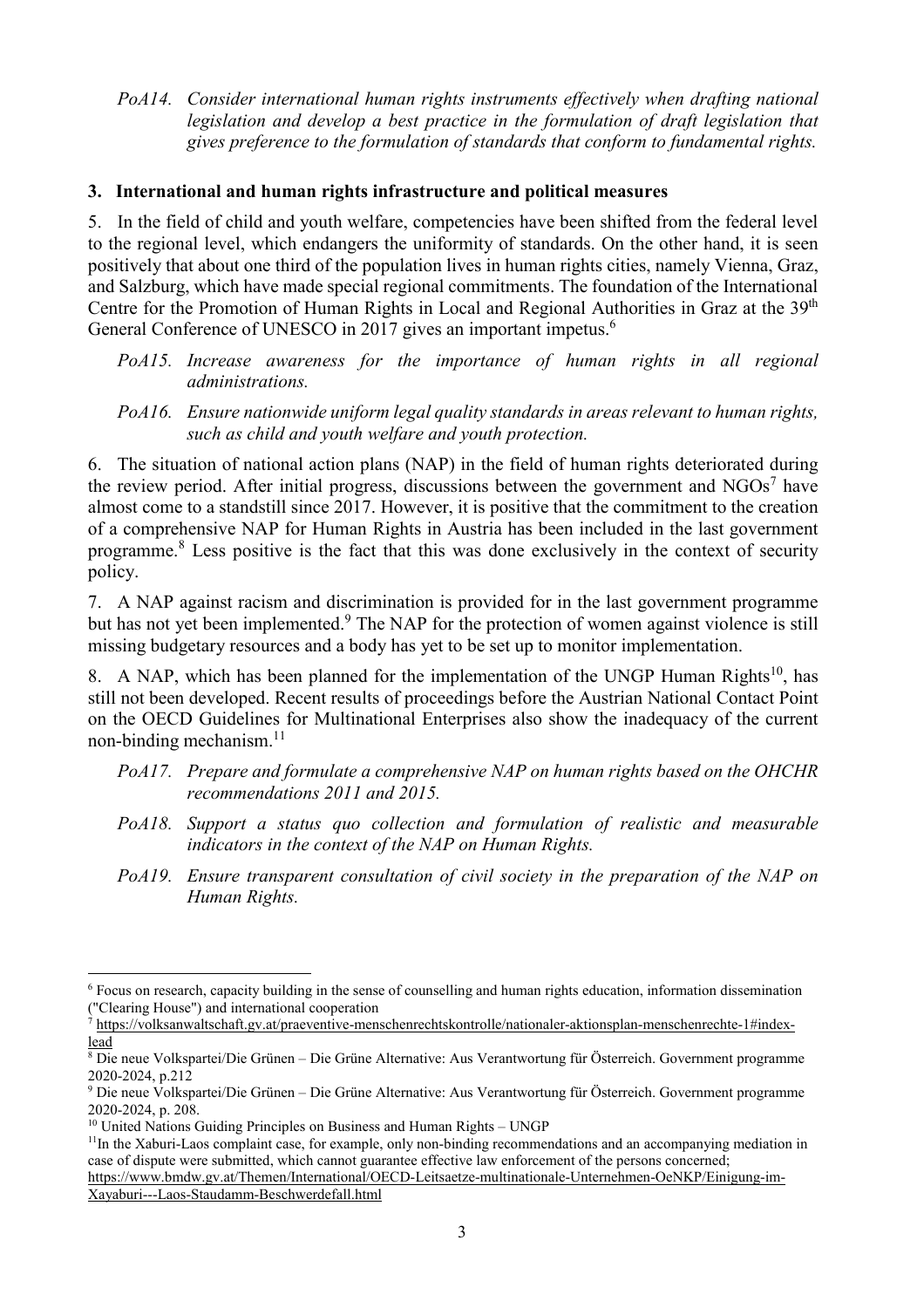- *PoA20. Develop a specific NAP for the protection of children's rights based on the recommendations of the UN-CRC<sup>12</sup> .*
- *PoA21. Develop a NAP on economy and human rights.*
- *PoA22. Improve the NAP on disability in consultation with countries, people with disabilities and organisations representing them and take the recommendations of the CRPD Committee into account.*
- *PoA23. Ensure that the NAP on anti-discrimination covers the fight against all forms of racism (e.g. anti-Muslim racism, anti-Semitism, anti-gypsyism, etc.) and includes realistic and measurable indicators.*
- *PoA24. Secure budgetary resources for the implementation of the NAP on Human Rights and the thematic NAPs.*

9. Support for civil society organisations from the public sector deteriorated during the review period. Similarly, the financing of public authorities with legal protection functions has stagnated. For example, since 1 July 2017, the regional offices for Equal Treatment<sup>13</sup> have been made responsible for advising people discriminated based on their religion and belief, sexual orientation, ethnicity or age without corresponding increase in resources.<sup>14</sup>

- *PoA25. Strengthen the discourse on international human rights obligations.*
- *PoA26. Create financial resources for civil society work based on international best practice models.*
- *PoA27. Strengthen the regional offices for Equal Treatment and sustainable protection of resources.*
- *PoA28. Ensure legal protection of the child and youth advocates of the federal states, with a uniform mandate.*

## **B. Implementation of international human rights obligations**

#### **1. Equal treatment and anti-discrimination**

10. Austrian equality law is characterised by a fragmentation of the grounds for discrimination. Regarding access to goods and services, federal law provides protection against discrimination only on the basis of disability, ethnicity and gender - but not on the basis of age, religion and belief and sexual orientation. Equality, between men and women has not yet been achieved.

- *PoA29. Introduce uniform protection against discrimination throughout Austria: Amend the Equal Treatment Act<sup>15</sup> and other anti-discrimination laws to ensure material and procedural protection against discrimination on all prohibited grounds.*
- *PoA30. Introduce quota regulations in politics, business and on management levels to increase the proportion of women.*
- *PoA31. Implement further measures to reduce the gender pay gap.*
- *PoA32. Implement campaigns and measures for equal distribution of unpaid reproductive work between men and women (domestic work, childcare and care of the elderly).*

<sup>12</sup> February 2020

<sup>&</sup>lt;sup>13</sup> Gleichbehandlungsanwaltschaft, according to Federal Law Gazette I No. 66/2004 as amended.

<sup>.</sup>  <sup>14</sup> Federal Gazette II, 126/2017 decree: Establishment of regional offices for Equal Treatment in the federal states <sup>15</sup> Gleichbehandlungsgesetz, Federal Law Gazette I No. 66/2004 as amended.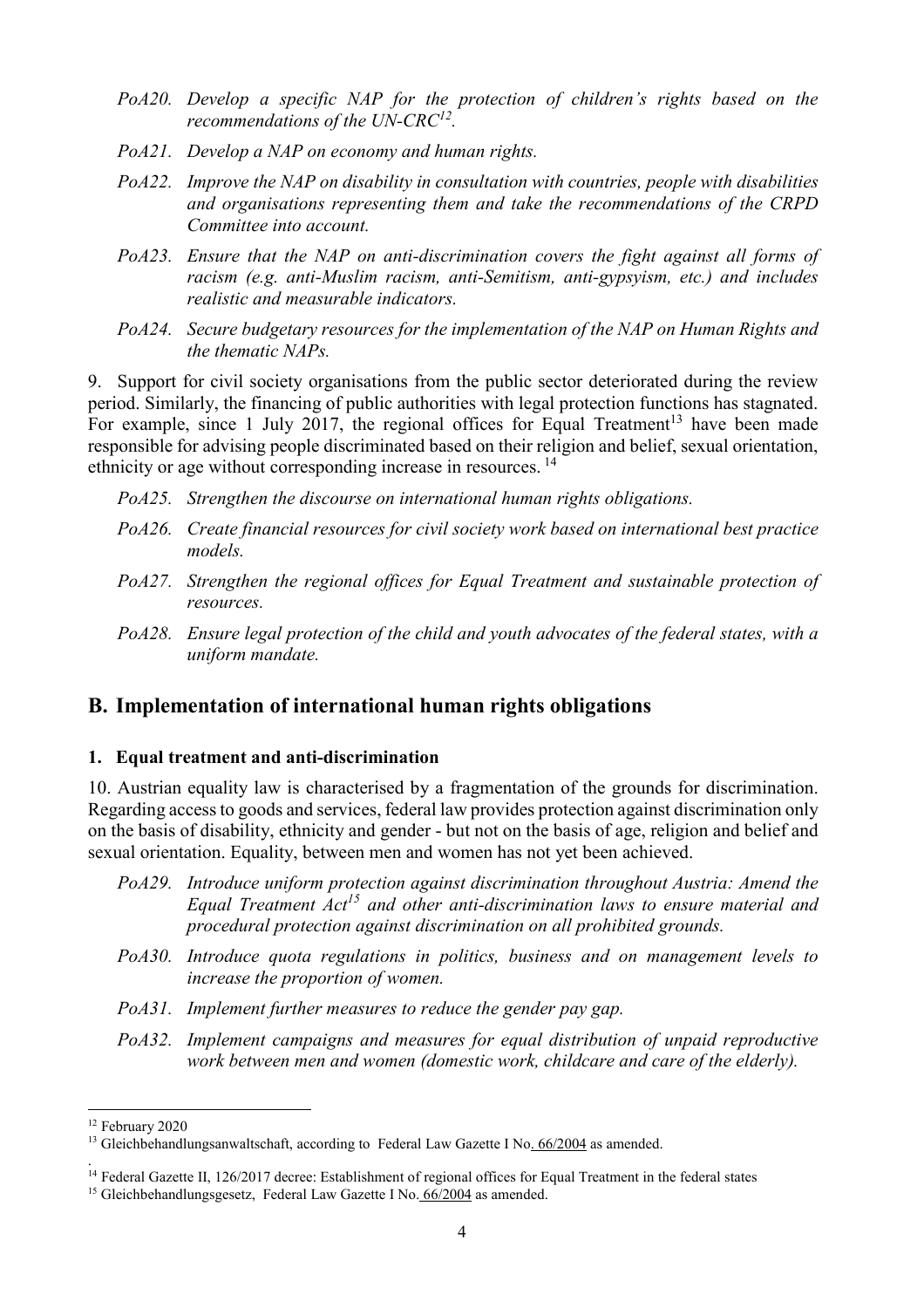*PoA33. Include women with disabilities in all political programmes for women.* 

*PoA34. Promote gender-sensitive language.* 

*PoA35. Support nationwide ban against sexist and discriminatory advertising.* 

11. An essential element of equality and non-discrimination of children is their meaningful and effective inclusion and participation in decision-making processes. In the Austrian media, girls and boys with disabilities are also often portrayed as weak, helpless and incompetent persons who would be dependent on charitable support.<sup>16</sup>

*PoA36. Strengthen participation opportunities for children and young people at a local level.* 

- *PoA37. Review existing forms of participation of children in all educational, care and work/training institutions.*
- *PoA38. Strongly focus on political education to strengthen the Federal Youth Representation.*
- *PoA39. Present children with disabilities as equal citizens also in the media.*

#### **2. Right to life, freedom and safety of the person**

12. The number of murders of women has risen sharply, with countless cases of domestic violence against women remaining unresolved. Attempts to counter increased violence by legal amendments<sup>17</sup> are not effective, focusing too much on (harsher) punishment of perpetrators and too little on prevention.

- *PoA40. Create a new National Action Plan "Protection against Violence for Women" which also considers women with disabilities, precarious residence permits, asylum seekers and women with mental illness.*
- *PoA41. Ensure unlimited contractual coverage of existing women's shelters and women's and girls' counselling centres in all federal states and provide for the necessary resources for new barrier-free, women-specific care and counselling facilities.*
- *PoA42. Improve data collection on gender-based violence and femicide.*

13. A comprehensive strategy to protect children from violence is missing. The reorganisation of competences in the Austrian Constitution in 2019, which eliminated federal competence in the field of child and youth welfare and transferred the matter to the federal provinces, jeopardises uniform, non-discriminatory quality standards. In addition, a nationwide protection concept for underage victims of human trafficking has been missing for many years. There is a lack of specialised care services and shelters.<sup>18</sup>

- *PoA43. Develop a strategy and implementation plan for the protection and prevention of violence against children.*
- *PoA44. No shared custody of the parents in case of violence.*
- *PoA45. Finance nationwide campaigns on violence against women and children and raise awareness of support facilities.*
- *PoA46. Create binding nationwide quality standards for child and youth welfare services, including care by foster families.*

<sup>&</sup>lt;sup>16</sup> This has been repeatedly criticised internationally, e.g. 2013 from the UN-CRPD- and 2020 from the UN-CRC-Committee

<sup>&</sup>lt;sup>17</sup> Protection against Violence Act 2019, Federal Gazette I No 105/2019.

<sup>&</sup>lt;sup>18</sup> repeatedly criticised in the context of monitoring processes by international organisations, e.g. Evaluation reports (Country Reports) of the GRETA Committees of the Council of Europe, https://www.coe.int/en/web/anti-humantrafficking/austria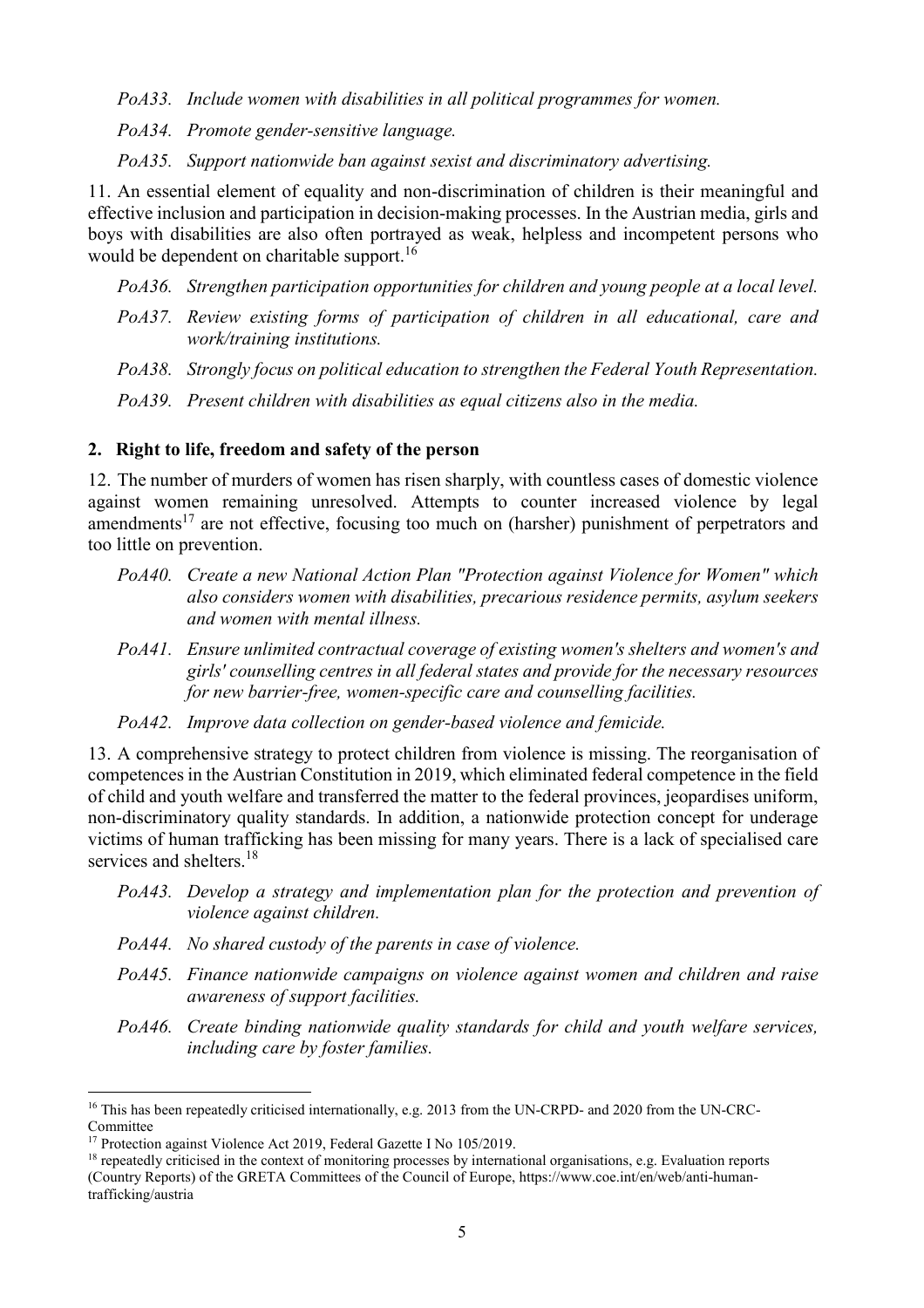- *PoA47. Create a legal obligation for all institutions (private, church and public) that care for children and young people to implement child protection guidelines and safeguarding concepts.*
- *PoA48. Create a nationwide protection concept and specialised care facilities with appropriate safety standards (protective housing) for minors affected by human trafficking.*

14. Racist misconduct on the part of the police was a recurring theme during the period under review, whereby especially the handling of such allegations in terms of independence and transparency needs to be greatly improved. Access to legal protection measures for those affected and statistical data collection must be greatly improved. Furthermore, the principles of orientation for a human rights-based job description of the police force developed within the framework of the "Police.Power.People.Rights Project"<sup>19</sup> need to be actively implemented.

- *PoA49. Ensure an independent investigative body for cases of police abuse and adequate treatment of cases of abuse.*
- *PoA50. Offer effective protection against secondary victimisation in the complaints procedure and balance the structural power advantage of the police over complainants.*
- *PoA51. Set up efforts to make ethnic profiling transparent and develop countermeasures.*

## **3. Administration of justice, impunity and rule of law**

15. There are structural problems within the judicial system, due to the lack of judges, prosecutors and administrative staff.<sup>20</sup> The public prosecutor's offices continue to ultimately report to the Minister of Justice and is therefore not independent of party politics.<sup>21</sup> The political appointment of presidents at administrative courts does not comply with European standards.<sup>22</sup>

- *PoA52. Take measures to strengthen the independence of the judiciary.*
- *PoA53. Ensure financial resources for the judiciary at all levels.*
- *PoA54. Create a politically independent top management of the public prosecutor's offices and full transparency in instructions.*
- *PoA55. Provide mandatory training for judges and prosecutors on human rights and children's rights.*
- *PoA56. Adapt the appointment procedures of the presidents of the administrative courts.*

16. The problem of high court fees persists in civil proceedings.<sup>23</sup> Reimbursement of costs in criminal proceedings in the event of an acquittal does not regularly cover the representation costs. In criminal proceedings, too little attention is often paid to the fact if the person concerned has understood his or her rights.<sup>24</sup> In administrative proceedings, the lack of procedural assistance in first instance proceedings can lead to systematic discrimination. There has been a sharp drop in the number of court interpreters available and there is no guarantee that the services will be adequately

<sup>&</sup>lt;sup>19</sup> "Polizei.Macht.Menschen.Rechte", https://bmi.gv.at/408/PMMR/start.aspx

<sup>&</sup>lt;sup>20</sup> See also Perception report of the last minister of justice Prof. Dr. Clemens Jabloner,

https://www.justiz.gv.at/home/justiz/aktuelles/2019/wahrnehmungsbericht-des-bundesministers-fuer-verfassung-reformenderegulierung-und-justiz-dr-clemens-jabloner~38f.de.html

<sup>&</sup>lt;sup>21</sup> See *Koller* in Liga Menschenrechtsbefund 2019

 $^{22}$  as addressed also by the Council of Europe in the "Situation Report 2017" on the situation of justice in Europe

<sup>&</sup>lt;sup>23</sup> Proceeds from court fees and fines exceed the budget needs of the judiciary, but are included in the general budget, see e.g. *Helige* in Liga Menschenrechtsbefund 2019

<sup>&</sup>lt;sup>24</sup> Zach/N. Katona/M. Birk, Die ersten 48 Stunden – Beschuldigtenrechte im Ermittlungsverfahren (2018)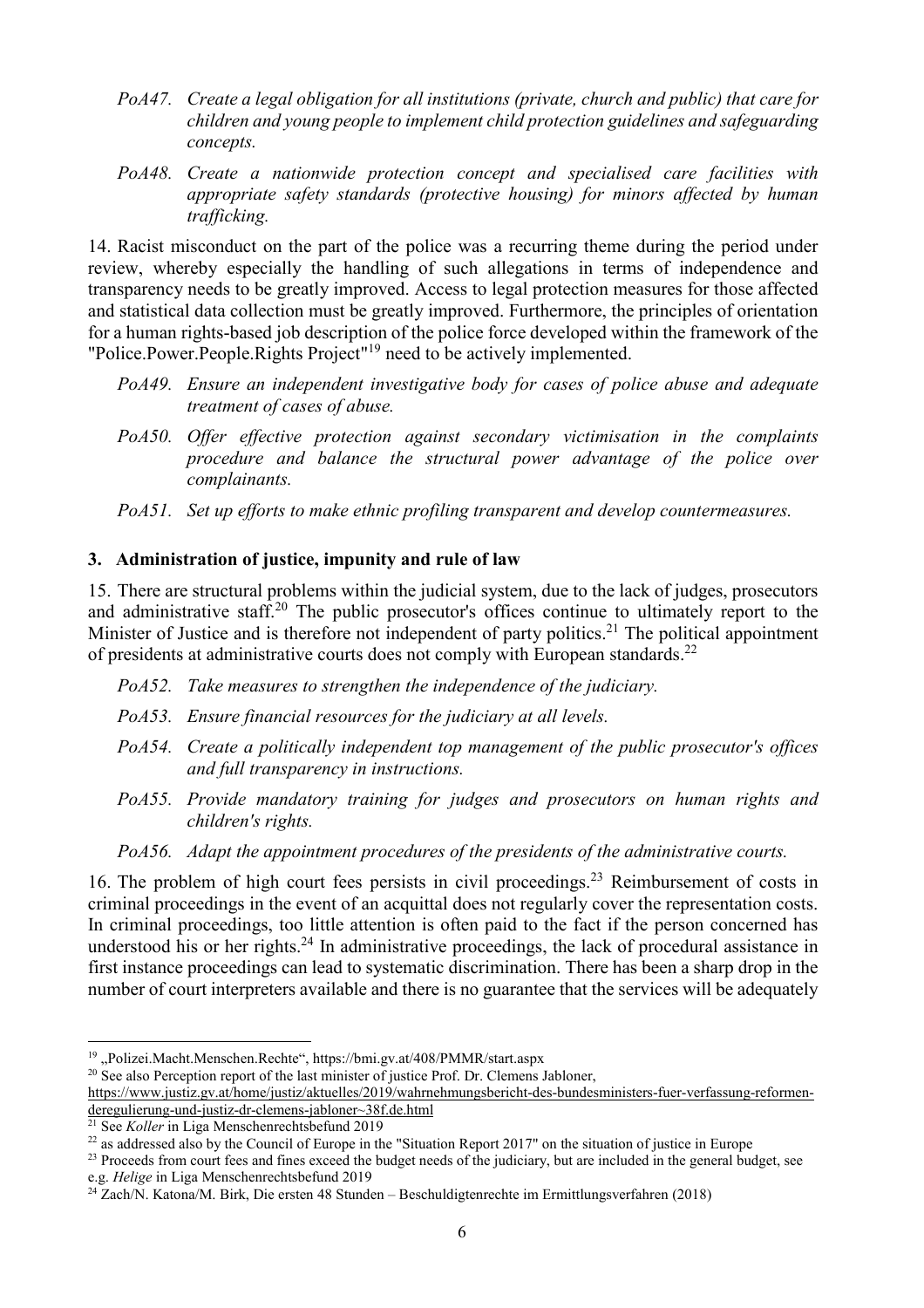remunerated.

l

- *PoA57. Reduce court fees.*
- *PoA58. Earmark court fees and fines for judicial improvements.*
- *PoA59. Implement measures to ensure sufficient qualified interpretation services (including sign language and support in simple language).*
- *PoA60. Increase the flat-rate contribution to the costs of the defence in the event of an acquittal in criminal proceedings.*
- *PoA61. Improve the comprehensibility of legal instructions, especially for defendants in criminal proceedings.*
- *PoA62. Ensure procedural assistance if necessary also at first instance before the administrative authorities.*

17. In criminal justice, the statistical data on crimes with discriminatory or racist motives is insufficient for the development of effective future strategies. Not all judges and public prosecutors have sufficient background knowledge of gender-specific violence. The abolition of the once existing organisationally separate juvenile court system has proven to be a lasting mistake. Recently provisions for young adults have deteriorated, such as an increase in the penalty range.

- *PoA63. Implement a consistent application of the "special reasons for aggravation" according to § 33 StGB (Austrian Criminal Code) in proceedings concerning crimes with discriminatory or racist motives.*
- *PoA64. Ensure traceable documentation and recording of the development crimes with discriminatory or racist motives.*
- *PoA65. Use the planned legal instruments appropriately (custody, requirements for antiviolence training, extension of investigation procedures), especially in cases of sexual and domestic violence.*
- *PoA66. Offer compulsory further training for judges and public prosecutors in the field of gender and domestic violence.*
- *PoA67. Create organisationally separate juvenile courts and detention facilities.*
- *PoA68. Evaluate the achievement of the objective of preventing juveniles and young adults who have committed crimes for the first time from pursuing a criminal career.*

18. Problems remain unresolved in the penal system and preventive custody<sup>25</sup>. There is overcrowding in prisons, inadequate work and employment opportunities, shortage of staff and the poor condition of premises  $26$ . There are long confinement times  $27$  and no guarantee of the separation of prisoners on remand and prisoners in the regular penal system<sup>28</sup>. Despite international standards<sup>29</sup>, there is no free legal advice for inmates after a criminal conviction. Visiting facilities, times and rooms are not geared to the needs of the children of imprisoned parents and need to be improved in line with international standards<sup>30</sup>. Additionally, reforms on preventive custody have

<sup>&</sup>lt;sup>25</sup> Maßnahmenvollzug, custody for persons not criminally responsible, but endangering themselves or others

<sup>&</sup>lt;sup>26</sup> N. *Katona/P. Hamedl*, Prison Conditions in Austria (2019), p. 12; Stuefer/Schöch: Handbuch Strafvollzug, Fakten-Rechtsgrundlagen – Mustersammlung (2018), p. 52

 $27$  sometimes 23 hours a day (24 hours in bad weather) in multi-person detention rooms for months to years,

Volksanwaltschaft, Report 2018, Präventive Menschenrechtskontrolle (2019), p. 126

<sup>28</sup> Volksanwaltschaft, Report 2017, Präventive Menschenrechtskontrolle (2018), p. 143

<sup>&</sup>lt;sup>29</sup> European Prison Rules, Rule 23.1. and Mandela Rules – United Nations, Minimum principles for the treatment of prisoners, Rule 61

 $30$  the Convention on the Rights of the Child, the UN study on the deprivation of liberty of children published in 2019 (Download at https://omnibook.com/global-study-2019) and the recommendations of the Council of Europe

<sup>(</sup>Recommendation CM/Rec(2018)5 of the Committee of Ministers to the Member States on children of detained parents)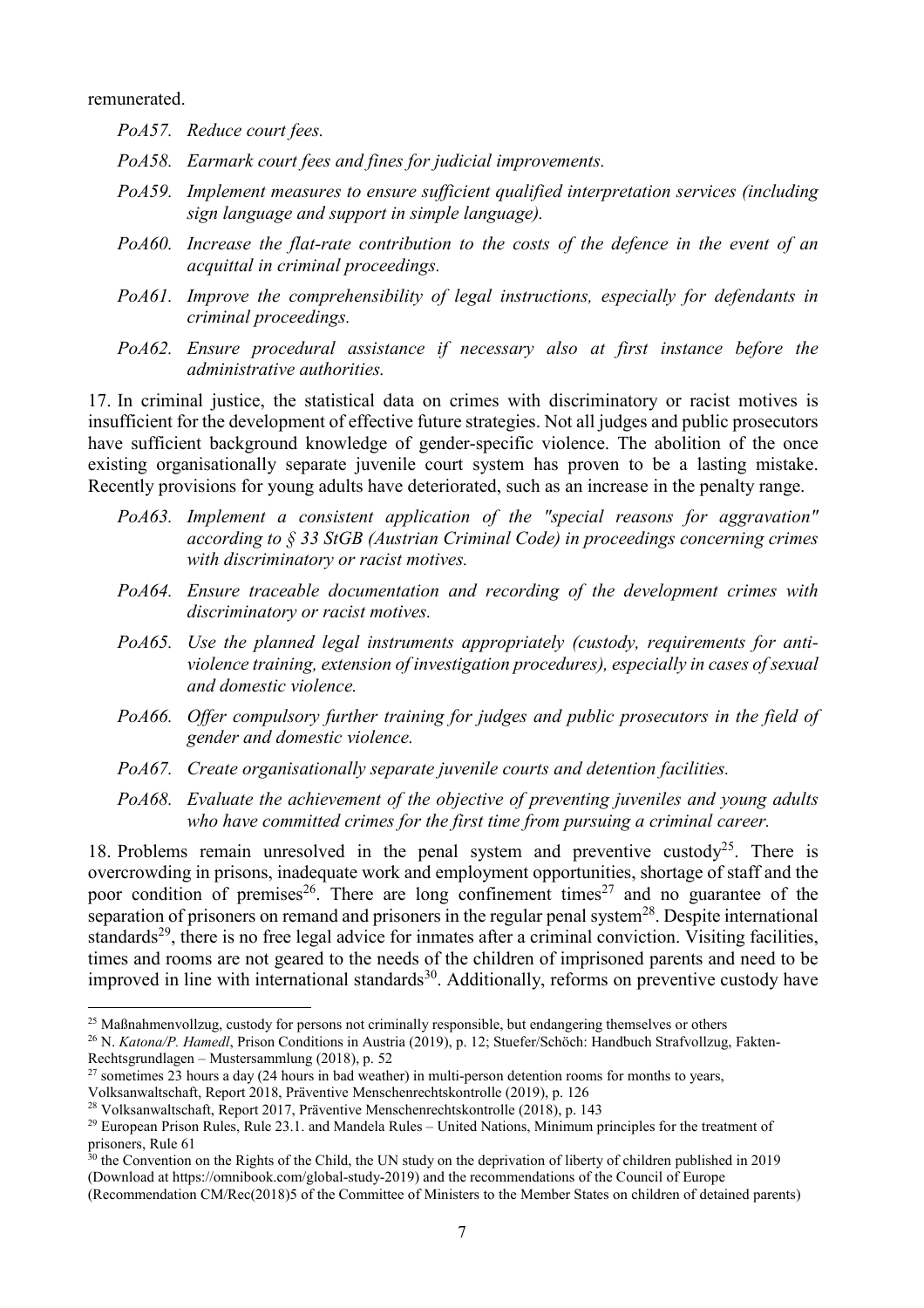not yet been implemented.<sup>31</sup>

- *PoA69. Implement measures to reduce the number of detainees.*
- *PoA70. Extend work and employment opportunities for detainees.*
- *PoA71. Increase medical and psychosocial staff, but also of the judicial guard.*
- *PoA72. Create free legal advice facilities for prison inmates.*
- *PoA73. Ensure confidential patient interviews without the presence of the judicial guard.*
- *PoA74. Improve visiting and contact opportunities for children of detained parents.*
- *PoA75. Fully implement the recommendations of the UN study on child detention.*
- *PoA76. Adapt the maximum stopping days in house arrest (114 StVG) to international recommendations.*
- *PoA77. Promote the reform of preventive custody on the basis of Article 14 of the CRPD.*
- *PoA78. Continue to implement recommendations of the 2015 Reform Report for preventive custody.*

## **4. Right to private and family life**

19. The shift of constitutional responsibility for the welfare/protection of children from a national level to the federal states hinders uniform, non-discriminatory and high-quality services for children in families and alternative care facilities. Very often children are taken away from parents with disabilities instead of enabling assisted parenthood.

- *PoA79. Nationwide uniform, legally binding standards, which are regularly monitored on an evidence-based basis with the participation of technical experts and guarantee improvement of standards.*
- *PoA80. Expand federal child and youth welfare statistics, including analysis and planning instruments.*
- *PoA81. Implement the concepts on Assisted Parenthood for parents with disabilities.*

20. The extension of the incitement provisions - i.e. the criminalisation of the public call to violate human dignity and the fundamental rights and freedoms of certain groups of the population - still does not cover the "gender identity" of victims. Human dignity should also be at the centre of protection when it comes to hatred on the Internet.

- *PoA82. Amend the incitement provisions of § 283 StGB to include the victim group on the basis of gender identity.*
- *PoA83. Protect human dignity as a central legal good, also in cases of hatred on the internet.*

#### **5. Freedom of thought, conscience and religion, freedom of speech and assembly, freedom to participate in public and political life**

21. The current ban on headscarves/religious clothing for children in the kindergarten and the proposal to ban them in primary schools is disproportionate regarding religious freedom. This regulation puts additional pressure on girls and increases the possibility of their social exclusion.

*PoA84. Develop a comprehensive set of measures in schools addressing gender equality and diversity from a sensitive children's rights perspective.* 

<sup>31</sup> Maßnahmenvollzug, see also Liga Menschenrechtsbefund 2016 and 2017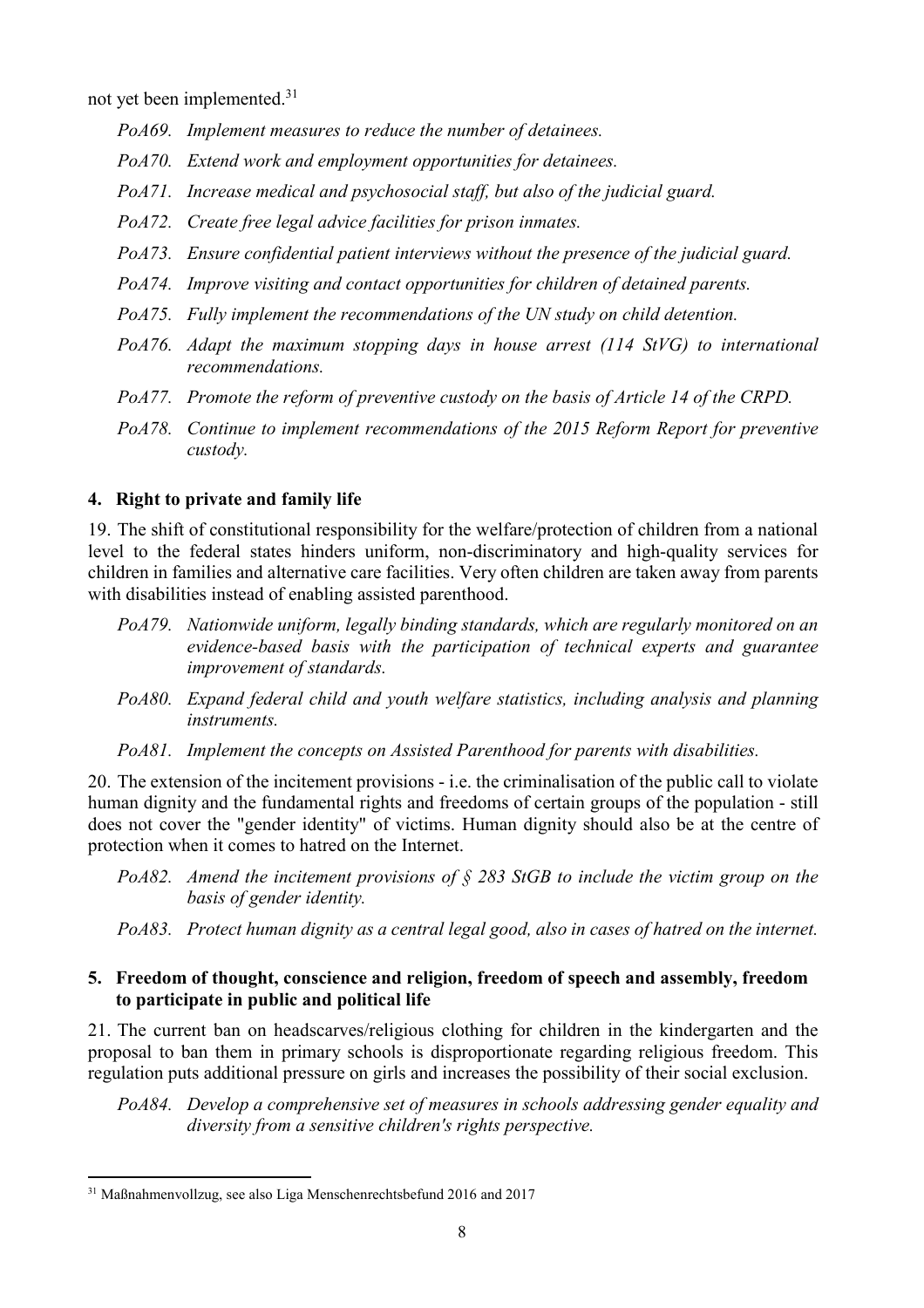22. Drastic shortening of review periods in the legislative process causes concern in terms of democratic policy. In recent years, many attempts have been made to hinder or exclude parliamentary discussions by introducing extensive legislative proposals without adequate assessment procedure by initiative proposals of pro-government parliamentarians, or by setting short deadlines and unusual committee assignments by means of rules of procedure.

*PoA85. Apply the standards of public participation in the parliamentary process. PoA86. Ensure the effective work of the Parliament.* 

#### **6. Right to social protection and adequate life standards**

23. During the review period, attempts were made to reduce support services for the poorest members of the population ("needs-based minimum income"), particularly in families with several children. Furthermore, attempts were made to exclude foreign-language speakers from support.<sup>32</sup> Although these regulations were partially repealed by the Constitutional Court,  $33$  legal uncertainty and inconsistent regulations throughout Austria now exist.

#### *PoA87. Re-establish a uniform needs-based minimum income scheme throughout Austria that covers the full basic needs of life.*

24. Indicators such as cost development, availability, overcrowding or the use of homeless assistance services increase significantly during the review period. In 2019, access restrictions for non-Austrian citizens and persons treated as such in non-profit housing were introduced (§ 8 subpara. 3 Non-profit housing act)<sup>34</sup>. Those affected by discrimination are also disadvantaged in terms of access to affordable, permanent and inclusive housing.

- *PoA88. Establish a right to housing in the Constitution.*
- *PoA89. Apply the protection of the tenancy law comprehensively to all types of housing.*
- *PoA90. Guarantee an effective regulation of rent levels to create affordable housing for all, including marginalised groups.*
- *PoA91. Promote non-discriminatory access to non-profit housing through antidiscrimination work.*
- *PoA92. Abolish discriminatory regulations in the Non-Profit Housing Act (WGG).*
- *PoA93. Obligate non-profit developers to allocate housing to particularly disadvantaged people on a pro rata basis.*

25. Women often work in low-paid or part-time jobs. Especially single mothers, migrant women, women with disabilities, women in old-age pensions, but also women affected by violence are often particularly at risk of poverty or are even below the poverty line. The compatibility of work and family is not always guaranteed for parents.

- *PoA94. Provide sufficient high-quality childcare places on a national level to improve the compatibility of family and career.*
- *PoA95. Guarantee financial protection against female poverty, especially for single mothers and their children and women with disabilities.*
- *PoA96. Give support in housing for women affected by violence to enable them to break out of a violent relationship in the long term.*

<sup>&</sup>lt;sup>32</sup> Federal law on principles of social assistance (Sozialhilfe-Grundsatzgesetz, SH-GG), Federal Law Gazette I No. 41/2019

<sup>33</sup> Decisions dated 24.12.2019, G 164/2019-25 and G 171/2019

<sup>34</sup> Wohnungsgemeinnützigkeitsgesetz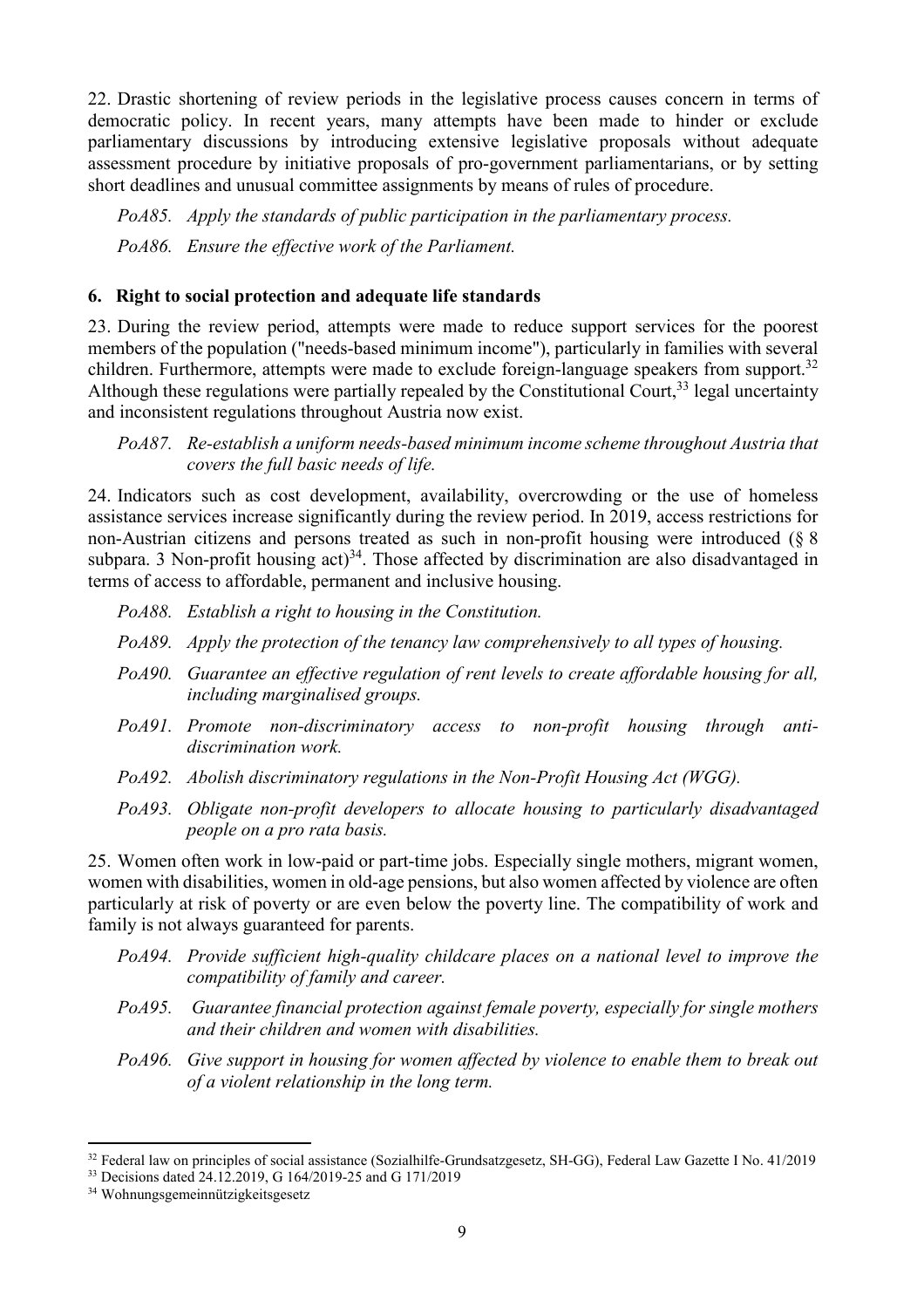*PoA97. Establish an independent residence title for women, independent of their husbands, within the framework of family reunification also in case of separation.* 

#### **7. Right to health**

26. Paediatricians are increasingly moving to the elective doctor sector, which must be privately pre-financed causing a shortage in affordable therapy places for children. Also, psychotherapy for traumatised children and adolescents is not sufficiently provided. The protection of children from marketing strategies for unhealthy products is not pursued systematically.

- *PoA98. Ensure a sufficient number of paediatric practices and other therapy places for children and adolescents with a direct contract with statutory health insurances.*
- *PoA99. Implement a child-centred approach to food marketing, including a binding law on the advertising of foods with high salt, saturated fat and sugar content.*
- *PoA100. Expand multilingual/native language health services for children and families with a migration background.*
- *PoA101. Ensure compulsory training in communication with children and young people for medical professions.*
- *PoA102. Raise the awareness of medical staff regarding children's rights and include children's rights in the training curricula of medical professions.*

27. Hospitals, doctors' practices, other health care facilities are often not oriented towards a "universal design" on comprehensive accessibility regarding the architectural environment, information (sign language or easy language on site and on the websites, etc.), and medical equipment.

- *PoA103. Ensure comprehensive accessibility in hospitals, medical practices and other health facilities*
- *PoA104. Establish child-friendly rehabilitation facilities for children and young people with disabilities and avoid placing children and young people with disabilities in facilities for adults.*
- *PoA105. Sensitize and raise the awareness of medical staff for the respectful treatment of people with disabilities and recognition of their role as experts concerning their disabilities.*

28. The health sector is an important contact point for women affected by violence, but there are still few referrals from women affected by violence to, for example, women's shelters.

- *PoA106. Implement nationwide training and information campaigns in the health sector on the topic of violence against women and domestic violence.*
- *PoA107. Implement measures to provide adequate care for mentally ill women and women affected by violence.*
- *PoA108. Ensure nationwide appropriate psychosocial care for victims of violent crime, as well as psychotherapeutic support on the basis of a health insurance certificate.*
- *PoA109. Women have a right to decide about pregnancy, the time-phase solution for the termination of pregnancy must not be restricted.*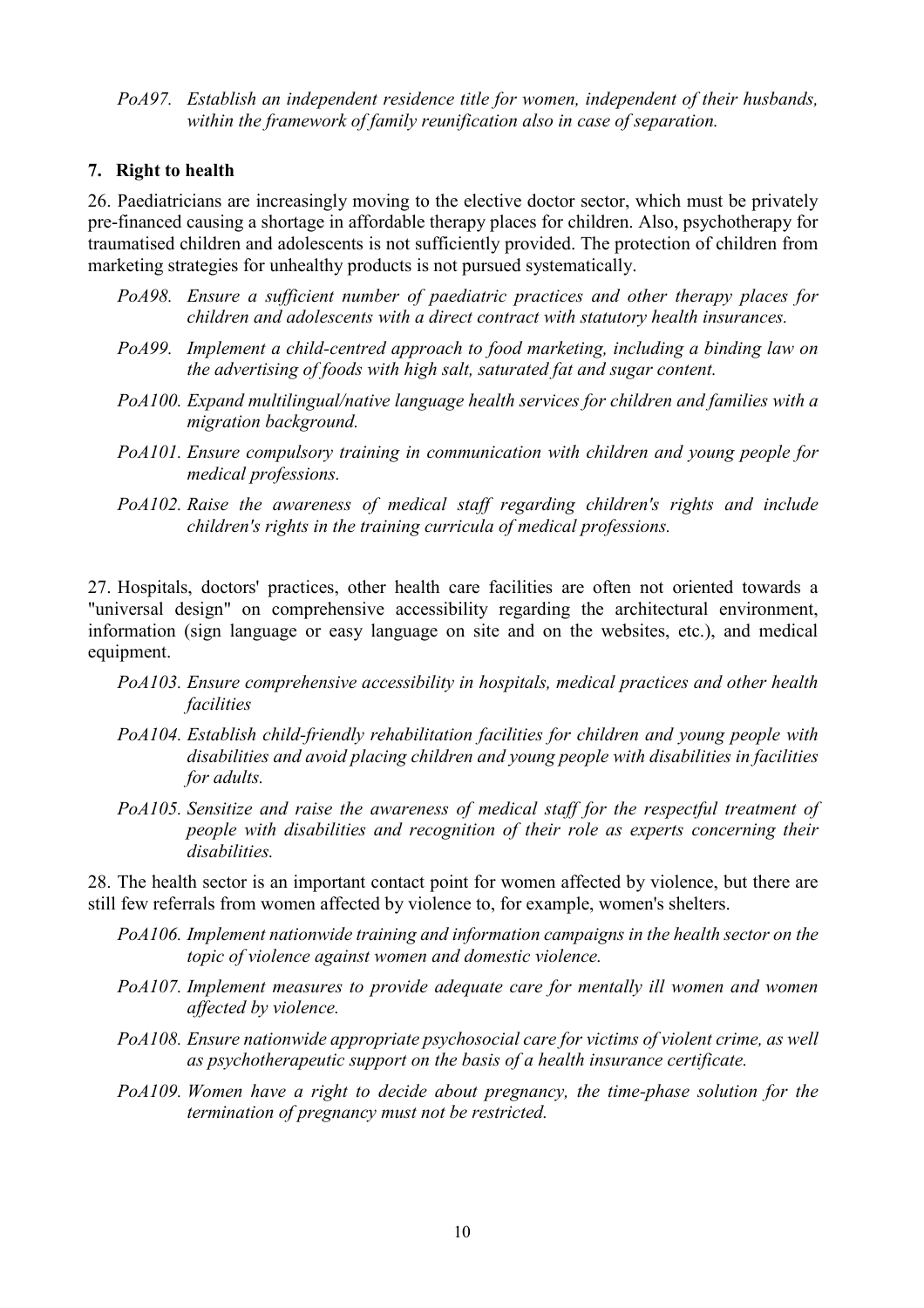#### **8. Right to education**

29. Protection against racial discrimination in the education system needs to be greatly improved. The combination of migration background, situations of poverty and language differences continues to lead to serious disadvantages and exclusion. The inclusion of children with disabilities in the regular system is also insufficient and there is a trend towards segregated schools.<sup>35</sup>

- *PoA110. Strengthen human rights education through explicit, cross-curricular consideration of children's rights in all curricula and in compulsory teaching content for all school levels.*
- *PoA111. Establish and finance additional school support systems across Austria for pupils with (sometimes multiple) problems.*
- *PoA112. Provide for more school support staff, social workers, school psychologists, external partners and similar contact persons at all educational institutions.*
- *PoA113. The Austrian school laws (SchPflG, SchOG, SchUG) should include inclusive education in the sense of the UN Convention on the Rights of the Child and the UN Disability Rights Convention.*
- *PoA114. Establish and promote Austrian sign language as a teaching language.*
- *PoA115. Develop a comprehensive and mandatory strategy for the de-institutionalisation of children with disabilities, including needs-based family support and personal support services.*
- *PoA116. Allocate financial resources for the construction or renovation of special facilities for children with disabilities.*
- *PoA117. Rapidly integrate children with little knowledge of German into regular school life without separate classes such as "bridge classes" or "German support classes".*

30. School curricula do not sufficiently cover the topics of sexuality, self-determination and consent issues in the relationship context. Greater awareness of violence, especially sexualised violence, is needed.

*PoA118. Extend the curricula on the subjects of consent, respect and forms of violence.* 

*PoA119. Implement Austria-wide violence prevention programmes in the curriculum in cooperation with violence protection institutions.* 

*PoA120. Problematise traditional gender stereotypes.* 

31. Children attending the kindergarten and compulsory schools do not have the same opportunities for cultural education throughout Austria. In professional schools,<sup>36</sup> little or no consideration is given to the artistic field in the curriculum.

*PoA121. Strengthen cultural education in all school types* 

*PoA122. Establish an inter-ministerial work group on cultural education (Ministries of Education, Culture and Social Affairs).* 

## **9. Persons with disabilities**

 $\overline{a}$ 

32. The NAP on Disability 2012-2020 only includes a non-binding catalogue of measures, no indicators, and remains largely unfulfilled. Inconsistent regulations between the federal states and

<sup>&</sup>lt;sup>35</sup> The UN Committee on the Rights of the Child already criticised the institutionalisation of children with disabilities in 2012 and confirmed this clearly in 2020

<sup>36</sup> Berufsschulen, Berufsbildenden Mittlere Schulen, Berufsbildenden höhere Schulen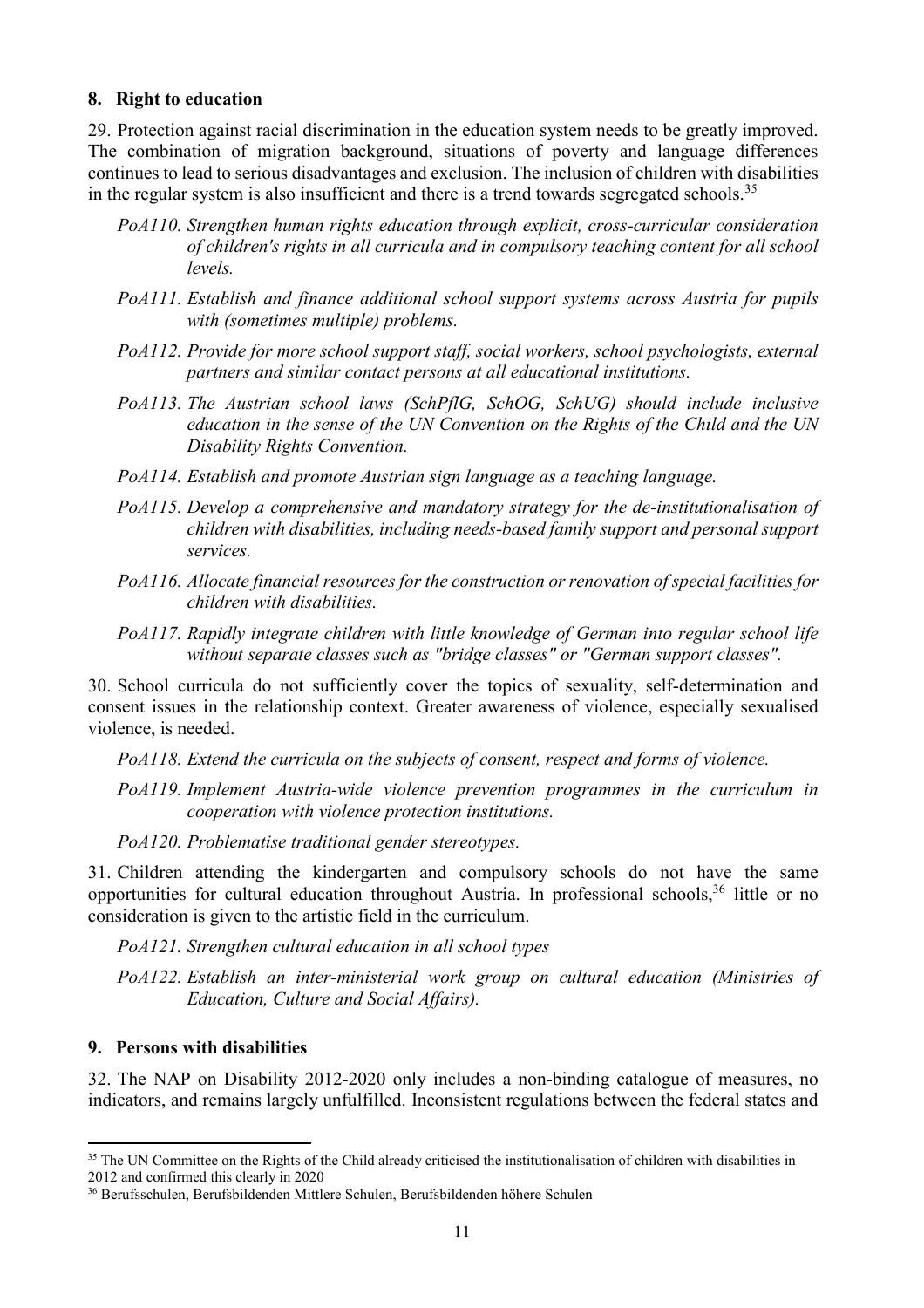the lack of public funds prevent implementation.

- *PoA123. Revise the NAP on Disability with measurable target indicators and provide for adequate financial resources to implement the obligations under all articles of the UN-CRPD*
- *PoA124. Preparation of a comprehensive strategy to de-institutionalise children with disabilities*

33. Unemployment among people with disabilities has been constantly increasing and many people with disabilities who have been declared incapable of working are de facto excluded from the labour market for their entire lives.

- *PoA125. Focus political strategies and measures on the participation of all people with disabilities in an inclusive labour market.*
- *PoA126. Make sure that people with disabilities are not being classified as "unable to work".*
- *PoA127. Guarantee legal entitlement to support services that make it possible to work to secure one's livelihood.*

34. People with disabilities, including deaf people in Austria are still prevented by numerous barriers from exercising fundamental freedoms and human rights.

- *PoA128. Provide information from public authorities in accessible formats (easy reading, subtitles or supertitles, digital ticker in audio-visual formats, sign language insertion), sign language interpreting service and accessibility via telephone, video chat, SMS, e-mail.*
- *PoA129. Offer barrier-free websites, subtitling of public and private TV broadcasters, barrierfree access to theatre and film presentations, museums, galleries, etc.*
- *PoA130. Establish the "two-senses principle" in public institutions, transport and communication and information systems.*
- *PoA131. Provide for free sign language courses for hearing parents of deaf children and deaf parents of hearing children (CODA).*

#### **10. Minorities**

35. There is a lack of use of minority languages recognised in Austria by public authorities. Media offers in the minority languages are not sufficient both quantitatively and qualitatively. While at the primary school level still more bilingual instruction in German and the minority languages is observed, bilingual instruction at the secondary school level is significantly reduced.

- *PoA132. Increase staff with language skills in the recognised minority languages public authorities.*
- *PoA133. Enhance bilingual education in German and the recognised minority languages in secondary education.*
- *PoA134. Increase the support of ethnic groups through the funds of the Ethnic Groups Advisory Council.*

36. Although Austrian Sign Language (ÖGS) is recognised as a language in the constitution, the deaf community is not accepted as a linguistic minority and therefore cannot claim the rights of a recognised linguistic minority.

*PoA135. Recognise the deaf and hearing-impaired sign language community as a linguistic minority.*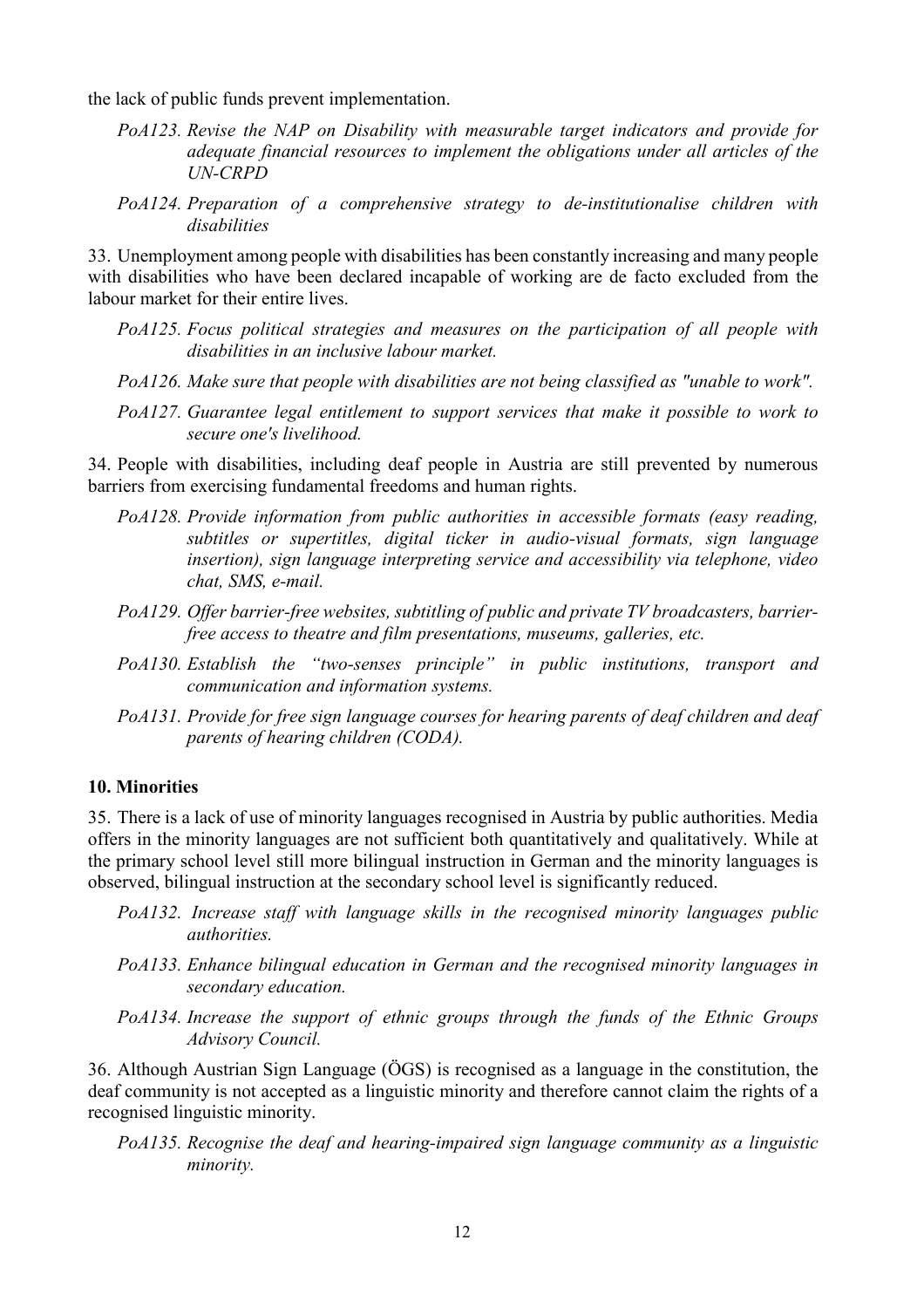#### **11. Migrants, refugees and asylum seekers**

37. In recent years, many welfare state regulations for migrants and asylum seekers have been made more rigid. In 2017, a tightened system of restrictions on freedom and deprivation of liberty was established partially in contradiction with the rights of asylum seekers. In 2018, the access of asylum seekers to teaching professions was blocked, contrary to EU and international obligations. In addition, benefits from family allowances for children of migrant workers were indexed to the price level of the children's country of residence<sup>37</sup>.

*PoA136. Abolish the international indexation of family allowances.* 

- *PoA137. Abolish systematic restrictions on the freedom of asylum seekers that go beyond what is allowed against nationals.*
- *PoA138. Give effective access to education and teaching for asylum seekers, including those who are no longer minors.*
- *PoA139. Give access to the labour market for asylum seekers at the latest six months after the asylum application has been lodged, in order to enable them to make an independent contribution to financing their lives.*
- *PoA140. Ensure complete decriminalisation of escape aid if it can be proved that illegal immigrants had reasons to flee in accordance with the Geneva Convention.*

38. The handling of unaccompanied children and young people as asylum seekers regarding their origin, cultural characteristics, transcultural psychology and pedagogy and the role of the absent family is not satisfactory. Attendants often do not have the cultural sensitivity to establish a relationship with the unaccompanied children and their network.

- *PoA141. The care of unaccompanied minor foreigners must be guaranteed by child and youth welfare services from the first day of their arrival in Austria.*
- *PoA142. Unaccompanied and accompanied minor refugees must be placed on an equal footing with young people from Austria and the EU area.*

39. In interviews by asylum authorities, there are no sufficient measures to help persons concerned to give full testimony with regard to their vulnerability. Decisions in the asylum procedure taken by the first authority are often based on personal opinions of advisers and include biased questions and the use of stereotypes.<sup>38</sup> Interrogations often take place in an atmosphere of distrust. By the end of 2020, the Federal Agency for Care and Support Services, a state organisation under the supervision of the Ministry of the Interior, is to take over the legal counselling of asylum seekers completely, so that the fundamental right to an effective legal remedy in accordance with Article  $47$  EU-GRC<sup>39</sup> is endangered.

- *PoA143. Establish a mechanism to ensure the identification of vulnerable persons in asylum and return procedures.*
- *PoA144. Train officials and judges involved in asylum procedures for the identification of vulnerable persons in cooperation with specialised civil society organisations*
- *PoA145. Better consider the impact of trauma on asylum-seekers in asylum procedure communication*
- *PoA146. Carry out regular external evaluation of the accommodation arrangements in asylum-seekers' reception centres*

<sup>37</sup> § 8a Family Equalization Fund 1967, Federal Gazette No. 376/1967

<sup>&</sup>lt;sup>38</sup> See also OHCHR Report of October 2018

<sup>&</sup>lt;sup>39</sup> EU-Charta of Fundamental Rights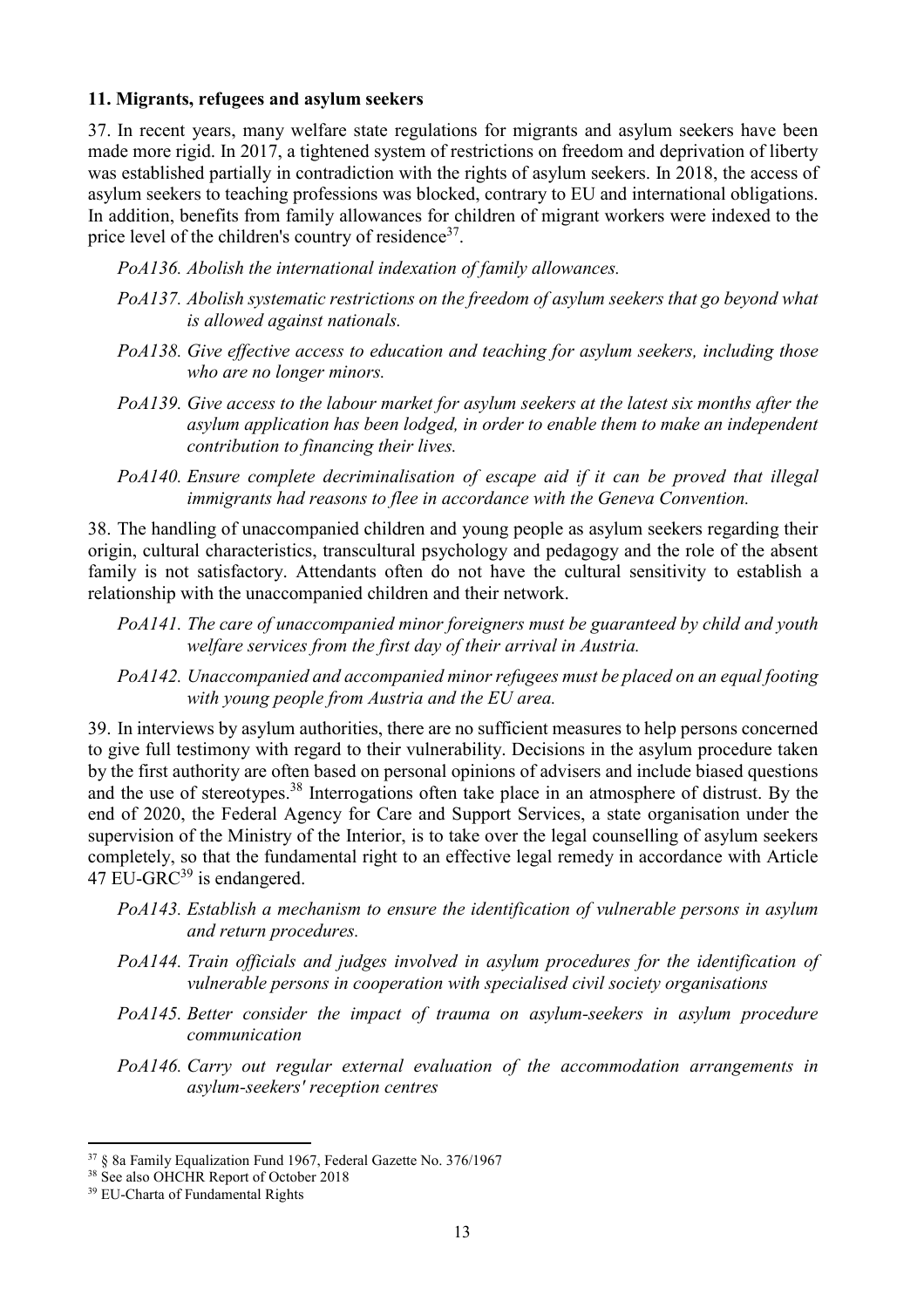*PoA147. Ensure independent legal advice for asylum-seekers and, if necessary, cover the costs of advice from professional legal advisers or civil society organisations.* 

### **12. Right to development<sup>40</sup>**

40. Lack of financial resources prevents the implementation of the right to development. But also deficiencies in structure, coordination and coherence reduce the effectiveness of the support provided. There are no clear political objectives or strategies.

41. The objectives of gradually increasing Austria's ODA to 0.7% of GDP and developing a strategy for humanitarian aid in the new government programme are positive steps in the right direction, which require appropriate implementation. It can be reported positively that civil society has become more involved in consultation processes, but there is still a lack of transparency.

- *PoA148. Implement the government's work programme through binding roadmaps and clearly formulated plans to implement the increase in ODA to 0.7% of GDP as quickly as possible.*
- *PoA149. Develop an overall coherent strategy for the Austrian Development Cooperation that includes all actors and stakeholders and is in line with the goals of the 2030 Agenda for Sustainable Development.*
- *PoA150. Child rights must be explicitly considered in all development cooperation and SDG processes.*
- *PoA151. Strengthen the role of Parliament in the legislative process in assessing the potential impact of proposed legislation on development objectives.*
- *PoA152. Implement the "Standards for Public Participation" to guarantee the participation of all relevant actors.<sup>41</sup>*

<sup>40</sup> See also Annex III, JS-APDHA

<sup>41</sup> Chancellor's Office, Ministry of Life: Standards for Public Participation, 2009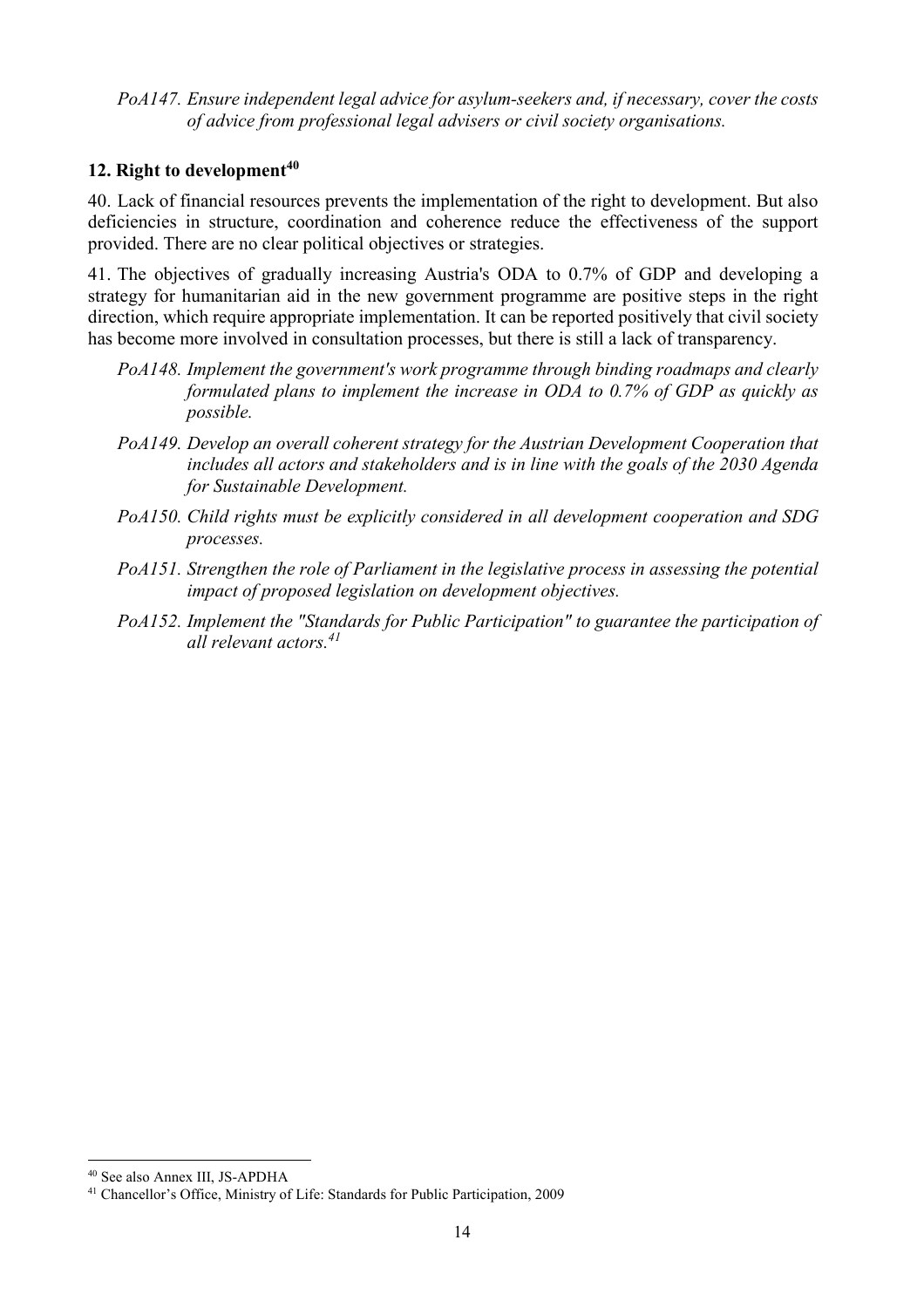

# **ANNEX I (Participating Organisations)**

The following organisations have contributed in the drafting of the Joint Statement:



**AG Globale Verantwortung**  Apollogasse 4/9, 1070 Vienna Tel.: +43 1 522 44 22

www.globaleverantwortung.at

ADRA Österreich, Arbeiter-Samariter-Bund Österreichs, CARE Österreich, Caritas Österreich, CONCORDIA – Verein für Sozialprojekte, Diakonie Austria, Dreikönigsaktion - Hilfswerk der Katholischen Jungschar, Fairtrade Österreich, Hilfswerk Austria International, HOPE´87, HORIZONT3000, ICEP Institut zur Cooperation bei Entwicklungs Projekten, IZ-Verein zur Förderung von Vielfalt, Dialog und Bildung, IUFE Institut für Umwelt, Friede und Entwicklung, JUGEND EINE WELT – Don Bosco Aktion Österreich, Katholische Frauenbewegung Österreich, Klimabündnis Österreich, LICHT FÜR DIE WELT, Menschen für Menschen – Karlheinz Böhms Äthiopienhilfe, Oikocredit Austria, Oikodrom, Österreichisches Rotes Kreuz, Society for International Development, SOL - Menschen für Solidarität, Ökologie und Lebensstil, SOS Kinderdorf Österreich, Südwind Verein für Entwicklungspolitik und Gerechtigkeit, Tierärzte ohne Grenzen,, VIDC - Wiener Institut für internationalen Dialog und Zusammenarbeit, Volkshilfe Solidarität, voluntaris, Welthaus Graz-Seckau, Welthaus Linz, Welthaus Katholische Aktion Wien, WIDE - Entwicklungspolitisches Netzwerk für Frauenrechte und feministische Perspektiven, World Vision Österreich



#### **Asylkoordination Österreich**

Asyl in Not, Caritas Eisenstadt, Deserteurs- und Flüchtlingsberatung, Diakonie Flüchtlingsdienst, Don Bosco Flüchtlingswerk, Europäisch-tschetschenische Gesellschaft, Fluchtpunkt Innsbruck, Flughafensozialdienst, Hemayat, Aktion Mitmensch Wiener Neustadt, SOS Mitmensch Burgenland, Hilfsforum Judenburg, Zebra, Projektgruppe "Integration von Ausländern", SOS Kinderdorf Salzburg Clearinghouse, SOS Menschenrechte, Unterstützungskomitee zur Integration von Ausländern, Volkshilfe OÖ Flüchtlingsbetreuung, Verein Projekt Integrationshaus, Verein Zeit!Raum, ISOP, SOS Mitmensch, Initiative Minderheiten, Interkulturelles Zentrum, Evangelische Studentengemeinde, Südwind, Weltladen Amstetten, VIDC fair play, Alternative und Grüne GewerkschafterInnen, Grüne BG 10, Grüne Alternative BG 15, Aktion Kritischer SchülerInnen, Verein Maiz



**BAWO, Wohnen für alle**  Gerichtsgasse 3/2/3, 1210 Vienna

office@bawo.at www.bawo.at

Aids-Hilfe Tirol (Innsbruck), Arbeiter Samariterbund Wien, ARGE für Obdachlose (Linz), ARGE Wien Nichtsesshaftenhilfe, Bahnhofsozialdienst der Caritas Tirol (Innsbruck), BEWOK - Wohnungssicherung - Delogierungsprävention (Krems), Caritas der Diözese Feldkirch - Beratungsstelle Existenz & Wohnen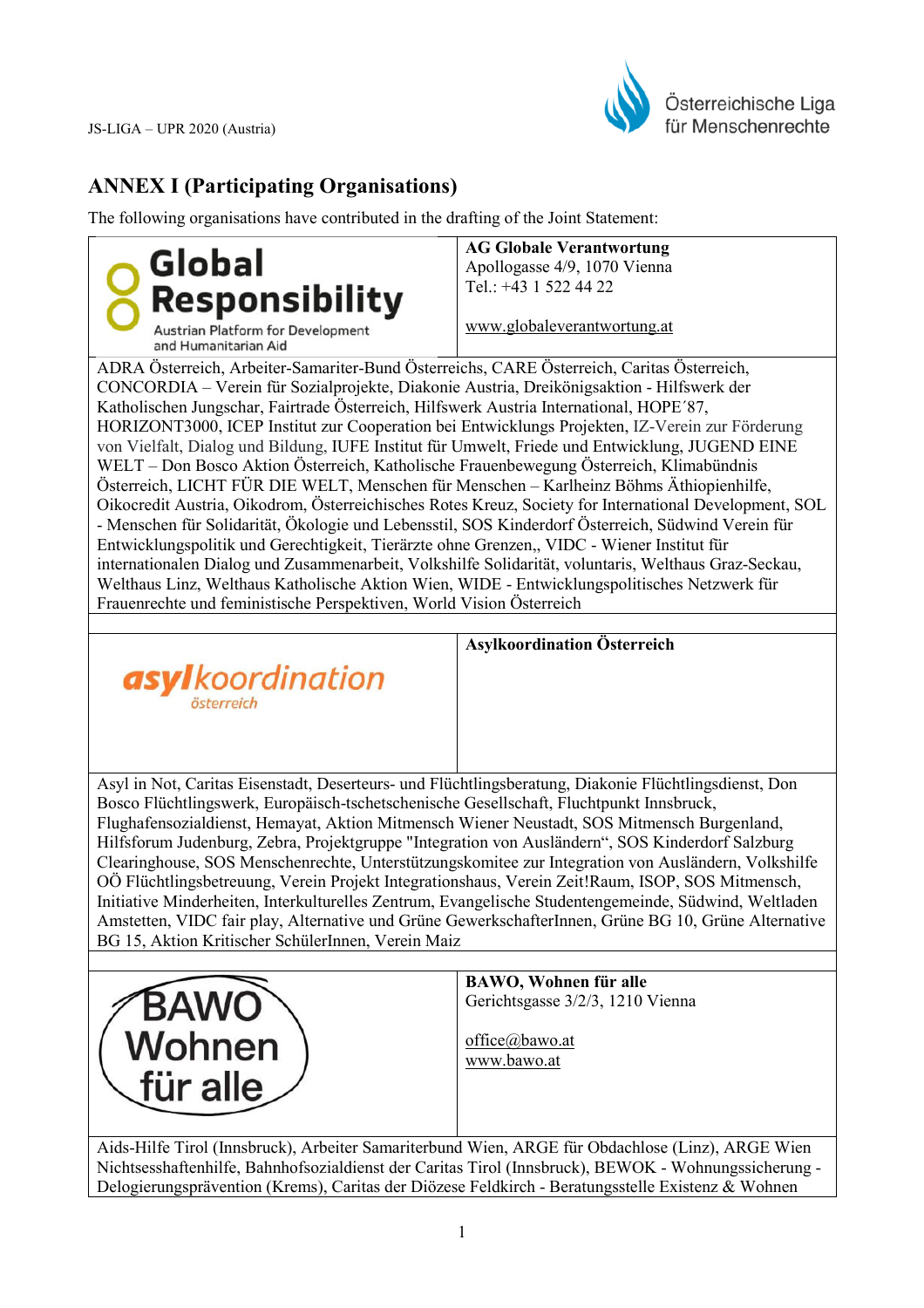(Feldkirch), Caritas der Diözese Graz-Seckau - Basisversorgung (Graz), Caritas der Diözese Graz-Seckau - Wohnungssicherung (Graz), Caritas der Erzdiözese Wien- Hilfe in Not (Wien), Caritas für Menschen in Not - Sozialprojekte (Linz), Caritas Kärnten, Caritasverband der Erzdiözese Salzburg (Salzburg), Diakonie Flüchtlingsdienst gem. GmbH (Wien), DOWAS Bregenz, DOWAS für Frauen (Innsbruck), Emmaus-Gemeinschaft St. Pölten, Evangelische Stadt-Diakonie Linz, Evangelisches Diakoniewerk Steiermark (Graz), Heilsarmee Österreich (Wien), Institut für Sozialdienste (Röthis), Jugend am Werk Steiermark GmbH, Kaplan Bonetti gemeinnützige GmbH (Dornbirn), Kolpinghaus Bregenz, Kolpinghaus Götzis, neunerhaus - Hilfe für obdachlose Menschen (Wien), Neustart (Wien), Pro Mente OÖ (Linz), PTZ Pflege- und Therapiezentrum Ybbs, Sera Soziale Dienste gGmbH (Liezen/Stmk.), Soziale Arbeit gGmbh (Salzburg), Soziale Initiative gemeinnützige GmbH (Linz), Soziales Wohnservice Wels, Sozialverein B37 (Linz), Suchthilfe Wien gGmbH, VBO - Verein Betreuung Orientierung (Wr. Neustadt), Verein für Integrationshilfe Wien, Verein für Obdachlose (Innsbruck), Verein für Sozialprojekte - Teestube Schwaz (Schwaz), Hilfe für Menschen ohne Arbeit und Wohnung (Klagenfurt), Verein Sozialzentrum Vöcklabruck, Verein Wohnen (St. Pölten), Verein Wohnen und Arbeit (Winden bei Melk), Verein zur Förderung des DOWAS (Innsbruck), VertretungsNetz Sachwalterschaft Wien, Vinzenzgemeinschaft Eggenberg, Volkshilfe Kärnten (Klagenfurt), Volkshilfe Wien gemeinnützige Betriebs-GmbH, Wiener Hilfswerk, Wiener Rotes Kreuz- Rettung-, Krankentransport-, Pflege und BetreuungsGmbH, WOBES - Verein zur Förderung von Wohnraumbeschaffung (Wien), Wohnplattform Oberösterreich (Linz), Wohnplattform Steiermark (Graz), WOST - Verein Wohnen Steyr

| ÖSTERREICH                                                                                        | <b>Bundesarbeitskammer</b>                                                                        |
|---------------------------------------------------------------------------------------------------|---------------------------------------------------------------------------------------------------|
|                                                                                                   |                                                                                                   |
|                                                                                                   | Dreikönigsaktion Hilfswerk der Katholischen                                                       |
| <b>DKA Austria</b>                                                                                | Jungschar/DKA Austria                                                                             |
| Hilfswerk der Katholischen Jungschar                                                              | Wilhelminenstraße 91/II f, 1160 Vienna                                                            |
|                                                                                                   |                                                                                                   |
|                                                                                                   | office@dka.at                                                                                     |
|                                                                                                   | www.dka.at                                                                                        |
|                                                                                                   |                                                                                                   |
|                                                                                                   | ECPAT Österreich – Arbeitsgemeinschaft zum                                                        |
|                                                                                                   | Schutz der Rechte der Kinder vor sexueller                                                        |
|                                                                                                   | <b>Ausbeutung</b>                                                                                 |
|                                                                                                   |                                                                                                   |
| eCpa                                                                                              | $info$ <sub>@ecpat.at</sub>                                                                       |
|                                                                                                   | www.ecpat.at                                                                                      |
|                                                                                                   |                                                                                                   |
| Bundesjugendvertretung, Dreikönigsaktion - Hilfswerk der Kath. Jungschar, Evangelische Jugend     |                                                                                                   |
|                                                                                                   | Österreich, Evangelische Jugend - Burg Finstergrün, ITSchool BPT Gmbh, Katholische Frauenbewegung |
| Österreich, Kindernothilfe, Ludwig Boltzmann Institut für Menschenrechte, Caritas Österreich,     |                                                                                                   |
| Naturfreundejugend Österreich, Österreichische Kinderfreunde, response & ability GmbH, Salzburger |                                                                                                   |
| Landesjugendbeirat                                                                                |                                                                                                   |
|                                                                                                   |                                                                                                   |
|                                                                                                   | <b>EDUCULT</b> – Denken und Handeln in Kultur und                                                 |
|                                                                                                   | <b>Bildung</b>                                                                                    |
|                                                                                                   | Q21 (im MuseumsQuartier Wien),                                                                    |
|                                                                                                   | Museumsplatz 1/e-1.6, 1070 Vienna                                                                 |
|                                                                                                   |                                                                                                   |
|                                                                                                   | office@educult.at                                                                                 |

EDUCULT

Denken und Handeln in Kultur und Bildung

https://educult.at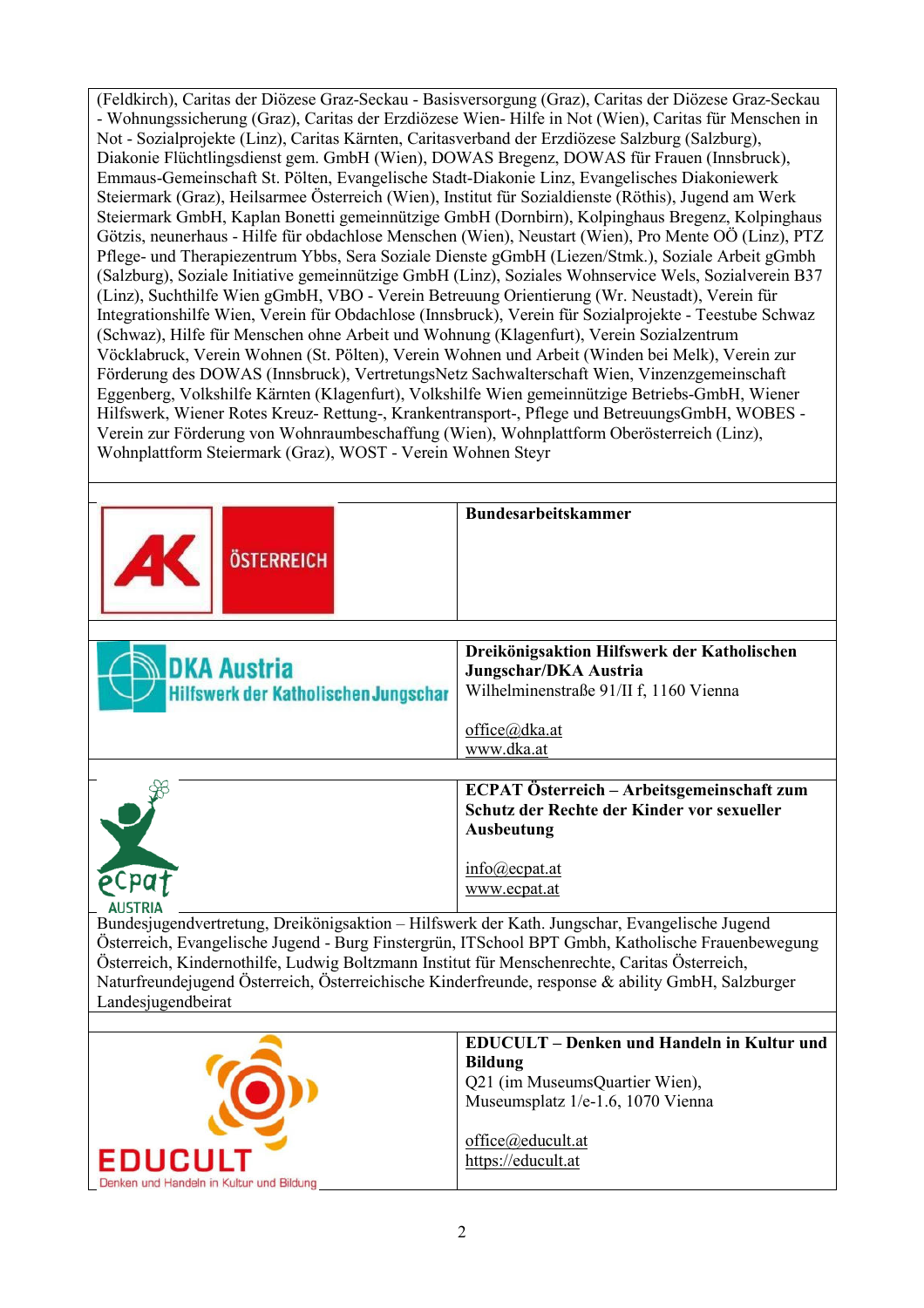| <i>integratior</i>                                                                                                                      | <b>Integration Tirol</b>                                                                               |  |  |  |
|-----------------------------------------------------------------------------------------------------------------------------------------|--------------------------------------------------------------------------------------------------------|--|--|--|
|                                                                                                                                         | Hallerstraße 109, 6020 Innsbruck                                                                       |  |  |  |
| tirol                                                                                                                                   |                                                                                                        |  |  |  |
|                                                                                                                                         | $beratung@integration-triol.at$                                                                        |  |  |  |
| www.integration-tirol.a                                                                                                                 | www.integration-tirol.at                                                                               |  |  |  |
|                                                                                                                                         |                                                                                                        |  |  |  |
|                                                                                                                                         | <b>International Centre for the Promotion of</b>                                                       |  |  |  |
| $_{\rm ENTRUM\ ZUP}$ $\bigcirc$ centre for the<br>uni Twin                                                                              | Human Rights at the Local and Regional Levels                                                          |  |  |  |
|                                                                                                                                         | and UNESCO Chair in Human Rights and                                                                   |  |  |  |
| UNESCO Chair in<br>Educational, Scientific and . Human Rights and Human Security<br>Cultural Organization . University of Graz, Austria | Human Security, Universität Graz                                                                       |  |  |  |
|                                                                                                                                         |                                                                                                        |  |  |  |
|                                                                                                                                         | Klagsverband zur Durchsetzung der Rechte von                                                           |  |  |  |
|                                                                                                                                         | Diskriminierung                                                                                        |  |  |  |
|                                                                                                                                         |                                                                                                        |  |  |  |
|                                                                                                                                         |                                                                                                        |  |  |  |
| KLA                                                                                                                                     |                                                                                                        |  |  |  |
|                                                                                                                                         |                                                                                                        |  |  |  |
|                                                                                                                                         |                                                                                                        |  |  |  |
|                                                                                                                                         |                                                                                                        |  |  |  |
| BIZEPS - Zentrum für Selbstbestimmtes Leben, dabei - dachverband berufliche integration austria,                                        |                                                                                                        |  |  |  |
|                                                                                                                                         | Helping Hands Graz, HOSI Wien, ISOP - Innovative Sozialprojekte, LEFÖ, Ludwig Boltzmann Institut       |  |  |  |
| für Menschenrechte, maiz - Autonomes Zentrum von und für Migrantinnen, Österreichischer                                                 |                                                                                                        |  |  |  |
| Gehörlosenbund, Plattform Menschenrechte Salzburg, Rechtskomitee Lambda, Reiz - Selbstbestimmt                                          |                                                                                                        |  |  |  |
|                                                                                                                                         |                                                                                                        |  |  |  |
| Leben, Selbstbestimmt Leben Innsbruck, Selbstbestimmt-Leben-Initiative Oberösterreich, SOMM -                                           |                                                                                                        |  |  |  |
|                                                                                                                                         | Selbstorganisation von und für Migrantinnen und Musliminnen, SOPHIE - Bildungsraum für Prostituierte,  |  |  |  |
|                                                                                                                                         | TransX - Verein für TransGender Personen, Verein österreichischer Juristinnen, ZARA - Zivilcourage und |  |  |  |
| Anti-Rassismus-Arbeit                                                                                                                   |                                                                                                        |  |  |  |
|                                                                                                                                         |                                                                                                        |  |  |  |
|                                                                                                                                         | Licht für die Welt                                                                                     |  |  |  |
|                                                                                                                                         |                                                                                                        |  |  |  |
| LICHT                                                                                                                                   |                                                                                                        |  |  |  |
| <b>FUR DIE WELT</b>                                                                                                                     |                                                                                                        |  |  |  |
|                                                                                                                                         |                                                                                                        |  |  |  |
|                                                                                                                                         |                                                                                                        |  |  |  |
|                                                                                                                                         | Lobby4kids - Kinderlobby                                                                               |  |  |  |
|                                                                                                                                         |                                                                                                        |  |  |  |
|                                                                                                                                         |                                                                                                        |  |  |  |
|                                                                                                                                         |                                                                                                        |  |  |  |
|                                                                                                                                         |                                                                                                        |  |  |  |
| Lobby Ekids                                                                                                                             |                                                                                                        |  |  |  |
|                                                                                                                                         |                                                                                                        |  |  |  |
|                                                                                                                                         |                                                                                                        |  |  |  |
|                                                                                                                                         |                                                                                                        |  |  |  |
|                                                                                                                                         | Ludwig Boltzmann Institut für Menschenrechte                                                           |  |  |  |
|                                                                                                                                         | (BIM)                                                                                                  |  |  |  |
| Ludwig Boltzmann Institut<br>Menschenrechte                                                                                             |                                                                                                        |  |  |  |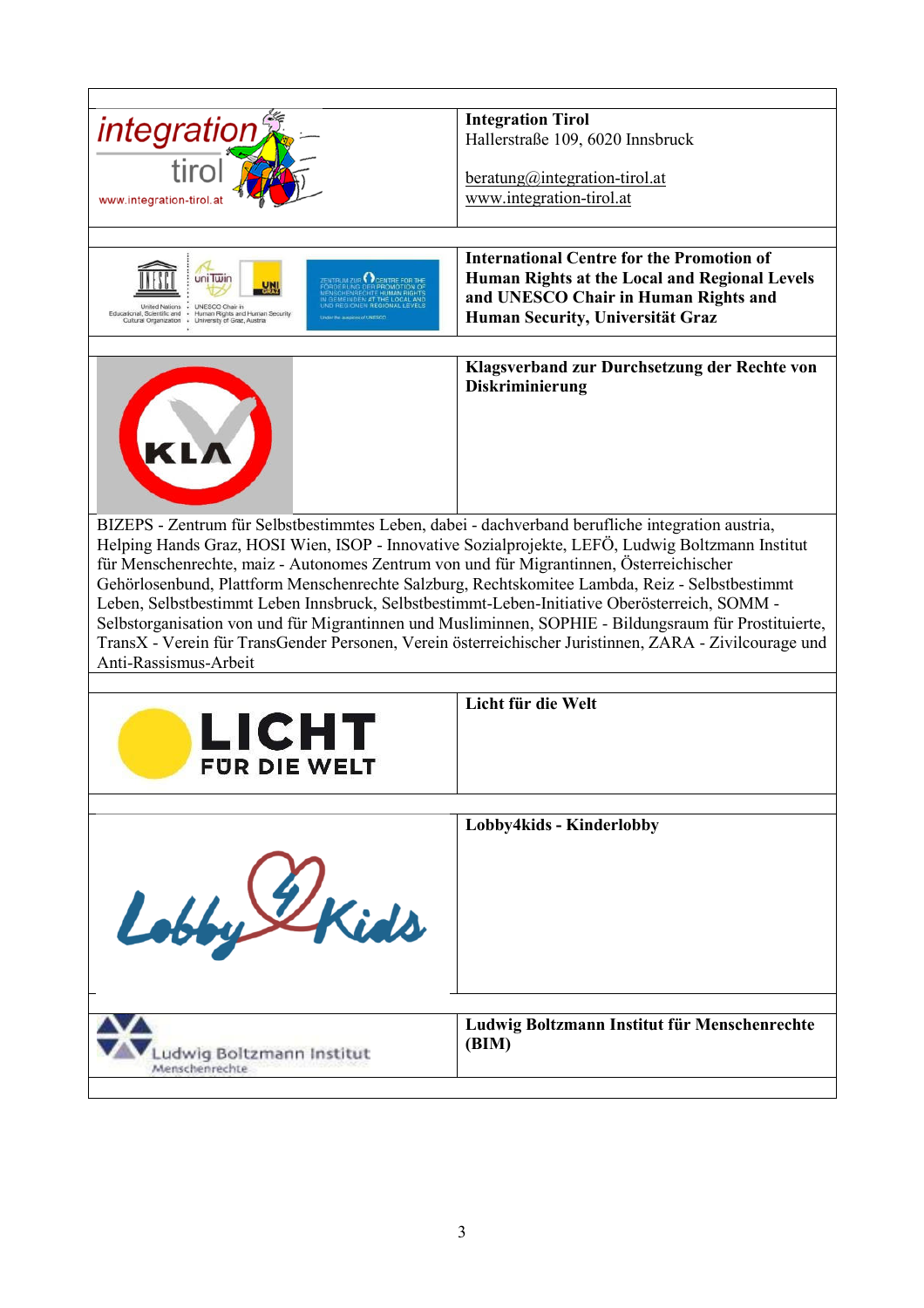

neun Kinder- und Jugendanwaltschaften der Länder, Österreichische Bundesjugendvertretung, Kinderfreunde/Rote Falken, Katholische Jungschar Österreichs, Kinderbüro – Die Lobby für Menschen bis 14, Akzente Salzburg, Pfadfinder und Pfadfinderinnen Österreichs, SOS-Kinderdorf Österreich, Ludwig Boltzmann Institut für Menschenrechte, UNICEF Österreich, Pro Juventute, Asylkoordination Österreich, Welt der Kinder, Österreichische Gesellschaft für Kinder- und Jugendheilkunde, KiB Children Care, Österreichische Gesellschaft für Kinder- und Jugendpsychiatrie, Österreichische Liga für Kinderund Jugendgesundheit, Österreichischer Kinderschutzbund, ECPAT Österreich, Don Bosco Flüchtlingswerk Austria, wienXtra - ein junges Stadtprogramm, bOJA – Bundesweites Netzwerk Offene Jugendarbeit, Kindernothilfe Österreich, 147 Rat auf Draht - Notruf für Kinder und Jugendliche, Bundesnetzwerk Österreichische Jugendinfos, Jugend Eine Welt Österreich, Österreichischer Behindertenrat, Bundesverband Österreichischer PsychologInnen, die möwe, GiP Generationen in Partnerschaft, FICE Österreich, beteiligung.st, Österreichisches Jugendrotkreuz, Bundesverband Österreichischer Kinderschutzzentren, Caritas Österreich, Volkshilfe Österreich, Diakonie Österreich



#### **Österreichischer Behindertenrat**

Allgemeine Unfallversicherungsanstalt, Ambulatorium Sonnenschein, ASSIST, assista Soziale Dienste GmbH, Assistenz 24, BBRZ Reha GmbH - BBRZ Österreich,, Behindertenhilfe Bezirk Korneuburg, Behindertenhilfe Klosterneuburg, Behindertenintegration Ternitz Gemeinnützige GmbH, Blinden- und Sehbehindertenverband Österreich, Caritas Österreich, CBMF - Club behinderter Menschen und ihrer Freunde, Club Handikap, DABEI AUSTRIA- dachverband berufliche integration Austria, debra-austria, design for all - Zentrum für barrierefreie Lebensräume, Chronisch KrankDiakonie Österreich, Dachverband Der Steirische Behindertenrat , Das Band – gemeinsam vielfältig, Diakonie Österreich Behindertenarbeit, Die Produktionsgewerkschaft – PRO-GE, Downsyndrom Österreich, Epilepsie Interessensgemeinschaft Österreich, Forum für Usher Syndrom Hörsehbeeinträchtigung und Taubblindheit, Gemeinnützige Sozialtherapeutikum Eggersdorf GmbH, Gesellschaft für ganzheitliche Förderung und Therapie NÖ GmbH, Gewerkschaft Vida, Gewerkschaft der Post- und Fernmeldebediensteten, Grete Rehor-Hilfsfonds für behinderte Menschen, Hilfsgemeinschaft der Blinden und Sehschwachen Österreichs, Hilfswerk Österreich HPE-Österreich, Idee Österreich, Ifs-Institut für Sozialdienste Vorarlberg, Integration Wien Gemeinsam Leben – Gemeinsam Lernen, Initiativ für Kinder und Jugendliche mit Behinderungen, IVMB – Interessensvertretung der Menschen mit Beeinträchtigungen in OÖ, Jugend am Werk, KoMiT GmbH, Kriegsopfer- und Behindertenverband, Lebenshilfe Österreich Bundesvereinigung, Multiple Sklerose Gesellschaft Wien, Multiple Sklerose LG Steiermark,, ÖHTB, Österreichische Selbsthilfe Polyneuropathie, ÖZIV Bundesverband, OÖZIV - Oberösterreichischer Zivil-Invalidenverband, ÖZIV Wien, ÖZIV Landesgruppe Steiermark, ÖZIV Kärnten, ÖZIV Tirol, ÖZIV Landesverband Vorarlberg, Österreichische Multiple Sklerose Gesellschaft, ÖSB – Österreichischer Schwerhörigenbund, Österreichische Autistenhilfe, Österreichische Blindenwohlfahrt, Österreichische Hämophilie-Gesellschaft, Österreichische Vereinigung Morbus Bechterew, Österreichischer Behindertensportverband, Österreichischer Blinden- und Sehbehindertenverband, Österreichischer Gehörlosenbund, Österreichischer Verband für Spastiker-Eingliederung, , Persönliche Assistenz GmbH, Physio Austria, PlatO - Plattform anthroposophischer therapeutischer Organisationen in Österreich, pro mente austria Ges. f. psychische und soziale Gesundheit, pro mente Wien Ges. f. psychische und soziale Gesundheit, RollOn Austria, slw Soziale Dienste GmbH, Selbsthilfegruppe Down Syndrom, Seraphisches Liebeswerk der Kapuziner, SOB 31 Verein zur Förderung kultureller Aktivitäten von Menschen mit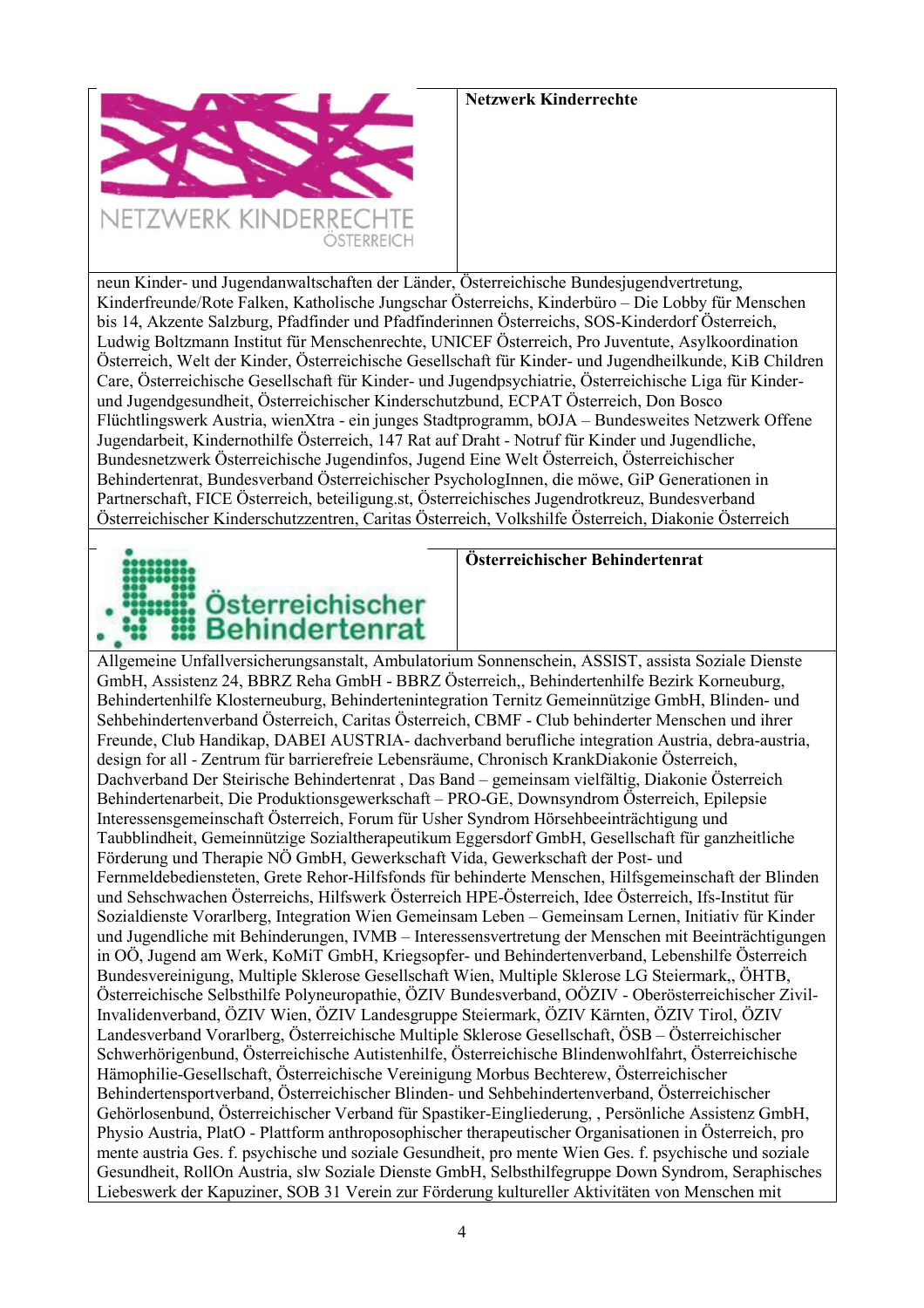| Behinderung, Spielerpass - Daheim im Verein e.V., Steirische Vereinigung für Menschen mit                                                                                                                                                                                                                                                                                                                                                                                                                                                 |                                                                        |  |  |
|-------------------------------------------------------------------------------------------------------------------------------------------------------------------------------------------------------------------------------------------------------------------------------------------------------------------------------------------------------------------------------------------------------------------------------------------------------------------------------------------------------------------------------------------|------------------------------------------------------------------------|--|--|
| Behinderung, Therapiezentrum für halbseitig Gelähmte, UNIABILITY - Arbeitsgemeinschaft zur<br>Gleichstellung von Menschen mit Behinderungen und chronischen Erkrankungen an Österreichs<br>Universitäten und Hochschulen, Verein BALANCE - Leben ohne Barrieren, Verein Blickkontakt, v-<br>OHR-laut, VOI - Verein für originelle Inklusion, Verband der Querschnittgelähmten Österreichs,<br>VertretungsNetz, Wien Work - Integrative Betriebe und AusbildungsgmbH, Wiener Hilfswerk, Wiener<br>Sozialdienste Förderung &Begleitung GmbH |                                                                        |  |  |
|                                                                                                                                                                                                                                                                                                                                                                                                                                                                                                                                           |                                                                        |  |  |
| <b>ÖGLB Österreichischer</b>                                                                                                                                                                                                                                                                                                                                                                                                                                                                                                              | Österreichischer Gehörlosenbund                                        |  |  |
|                                                                                                                                                                                                                                                                                                                                                                                                                                                                                                                                           |                                                                        |  |  |
|                                                                                                                                                                                                                                                                                                                                                                                                                                                                                                                                           | Österreichische Liga für Menschenrechte<br>Rahlgasse 1/26, 1060 Vienna |  |  |
| Österreichische Liga<br>für Menschenrechte                                                                                                                                                                                                                                                                                                                                                                                                                                                                                                | upr@liga.or.at<br>www.liga.or.at                                       |  |  |
|                                                                                                                                                                                                                                                                                                                                                                                                                                                                                                                                           | SOS Menschenrechte Österreich                                          |  |  |
| menschenrechte                                                                                                                                                                                                                                                                                                                                                                                                                                                                                                                            |                                                                        |  |  |
|                                                                                                                                                                                                                                                                                                                                                                                                                                                                                                                                           | ZARA - Zivilcourage und Anti-Rassismus-Arbeit                          |  |  |
| <b>ZIVILCOURAGE &amp;</b><br><b>ANTI-RASSISMUS-ARBEIT</b>                                                                                                                                                                                                                                                                                                                                                                                                                                                                                 |                                                                        |  |  |
|                                                                                                                                                                                                                                                                                                                                                                                                                                                                                                                                           | ZÖF                                                                    |  |  |
|                                                                                                                                                                                                                                                                                                                                                                                                                                                                                                                                           | Zusammenschluss österreichischer Frauenhäuser                          |  |  |
|                                                                                                                                                                                                                                                                                                                                                                                                                                                                                                                                           |                                                                        |  |  |
| to<br>EN ENGANMENSCHLUSS                                                                                                                                                                                                                                                                                                                                                                                                                                                                                                                  | office@frauenhaeuser-zoef.at<br>www.frauenhaeuser-zoef.at              |  |  |
| Frauenhaus Graz, Frauenhaus Kapfenberg, Frauenhaus Klagenfurt, Frauenhaus Lavanttal, Frauenhaus<br>Spittal, Frauenhaus St.Pölten, Frauenhaus Villach, Verein Wiener Frauenhäuser                                                                                                                                                                                                                                                                                                                                                          |                                                                        |  |  |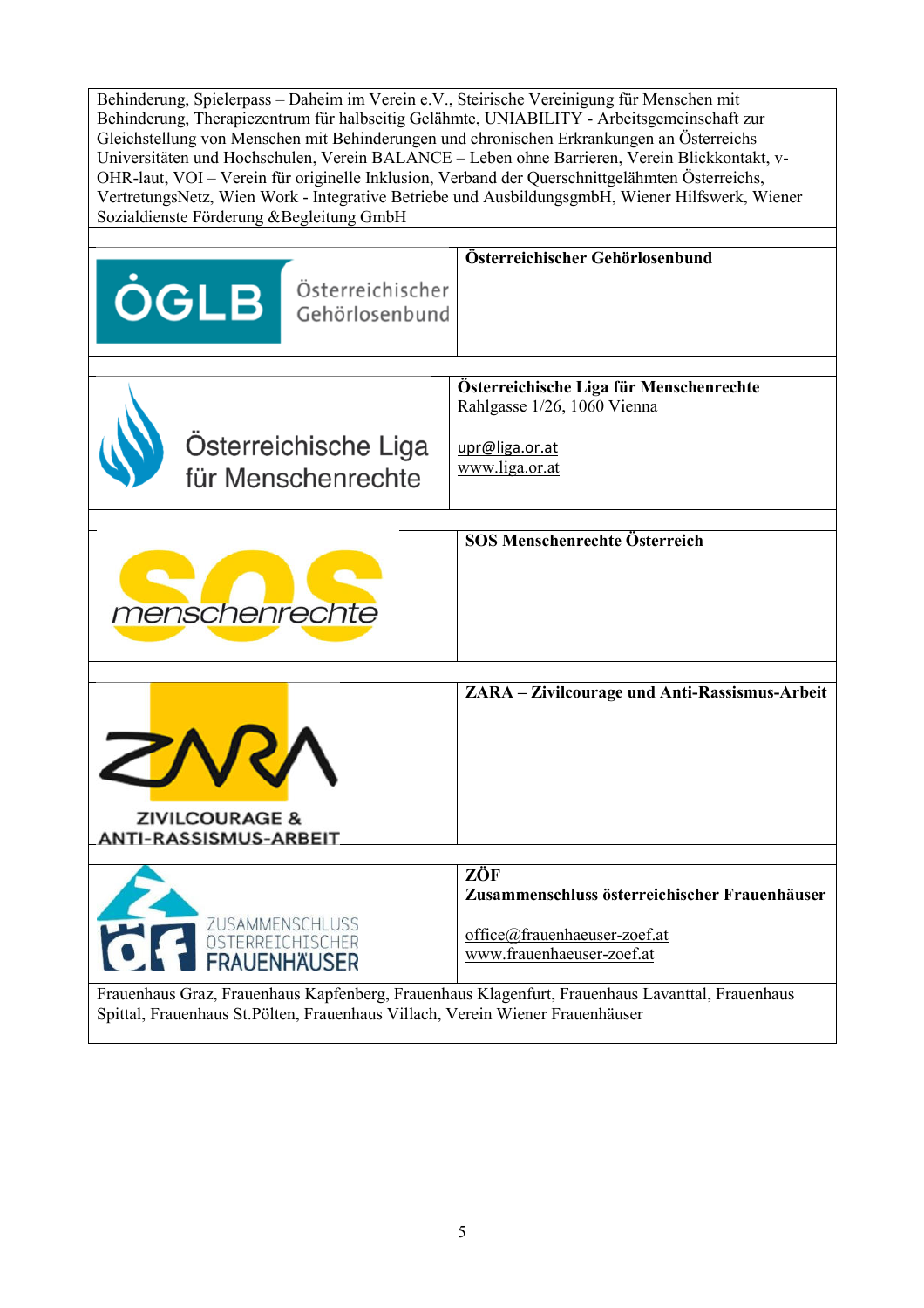

# **ANNEX II (Supporting Organisations)**

The following organisations have declared their support for the Joint Submission after its finalisation without participation in the drafting:

|                                                                                                   | Bruno Kreisky Stiftung für Menschenrechte  |
|---------------------------------------------------------------------------------------------------|--------------------------------------------|
| <b>NeSoVe</b>                                                                                     | <b>Netzwerk Soziale Verantwortung</b>      |
| Politische Kinder Medizin<br>Æ                                                                    | Verein politische Kindermedizin            |
| ZVEZA SLOVENSKIH ORGANIZACIJ na Koroškem<br>ZENTRALVERBAND SLOWENISCHER ORGANISATIONEN in Korrier | Zentralverband slowenischer Organisationen |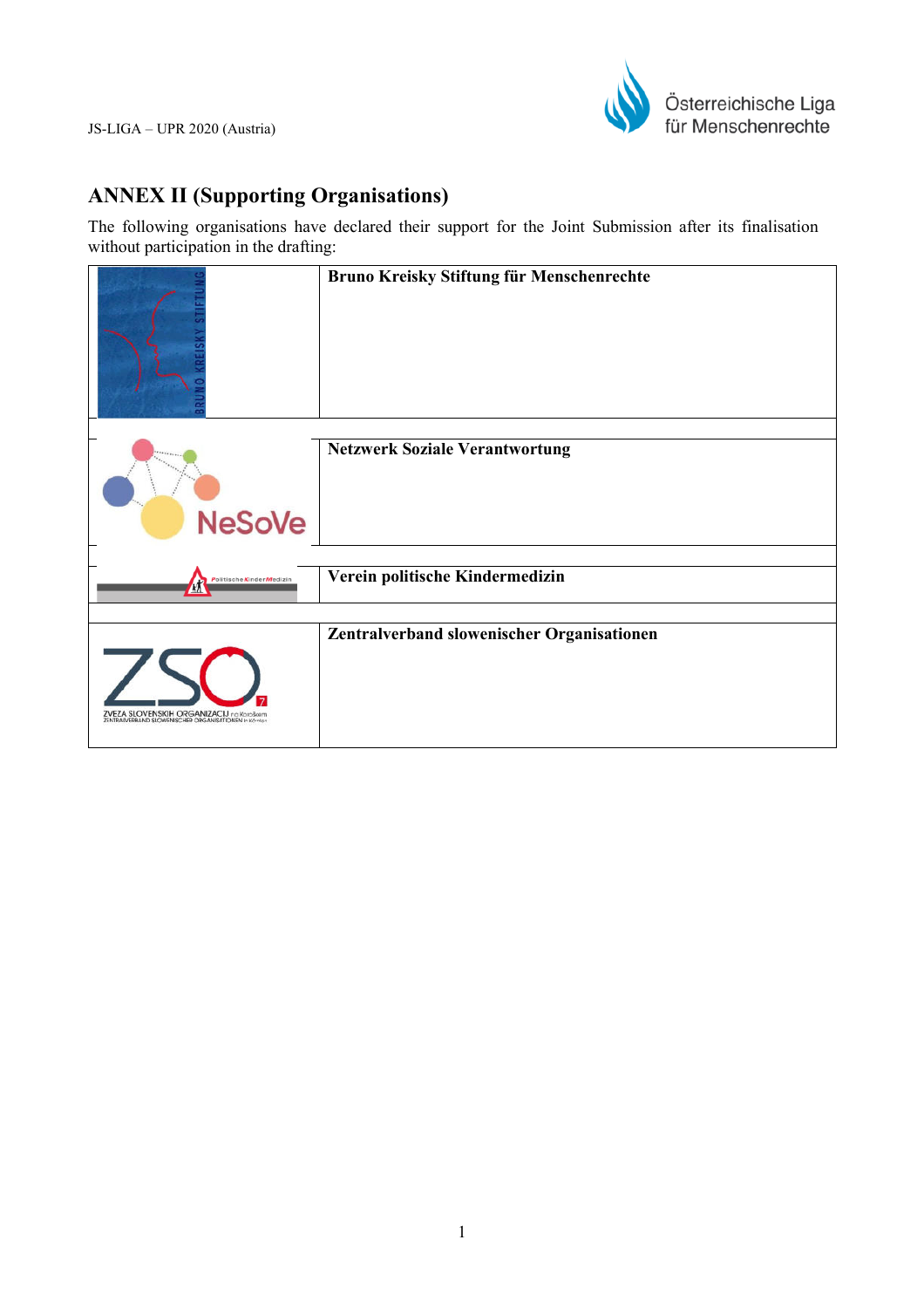

# **ANNEX III (References to additional Submissions)**

| Submission of Global Responsibility – Austrian Platform for Development  | <b>JS-APDHA</b> |
|--------------------------------------------------------------------------|-----------------|
| and Humanitarian Aid, Dreikönigsaktion - Hilfswerk der Kath. Jungschar / |                 |
| DKA Austria, Light for the World International, Netzwerk Soziale         |                 |
| Verantwortung, FIAN Österreich for the Universal Periodic Review of      |                 |
| Austria at the 37th session of the UPR working group                     |                 |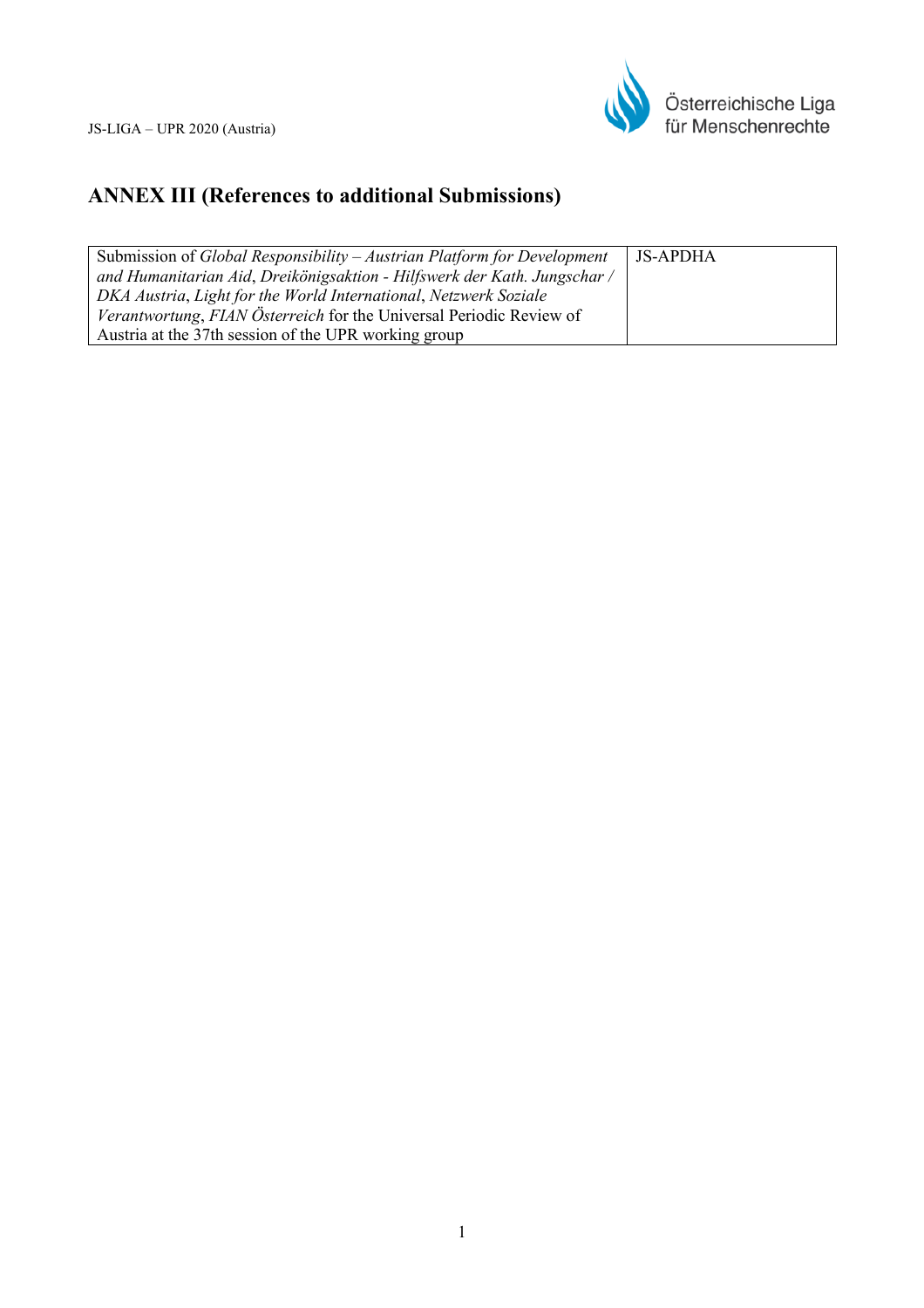

# **ANNEX IV (List of Points of Actions - UPR 2020 and concordance table)**

The following table shows all Points of Action of the present Joint Submission 2020 and references to equal pre-existing requests in the League's Joint Submissions 2015 and 2011

| $N^{\circ}$ | <b>Points of Action (PoA)</b>                                                                                                                                                                                                                                                                     | <b>UPR 2015</b><br>$(N^{\circ})$ | <b>UPR 2011</b><br>$(N^{\circ})$ |
|-------------|---------------------------------------------------------------------------------------------------------------------------------------------------------------------------------------------------------------------------------------------------------------------------------------------------|----------------------------------|----------------------------------|
|             | A. Background and framework conditions                                                                                                                                                                                                                                                            |                                  |                                  |
|             | A.1. The extent of international obligations                                                                                                                                                                                                                                                      |                                  |                                  |
| 1.          | Ratification UN Convention on the Rights of all Migrant<br>Workers and Members of their Families dated 18.12.1990<br>(ICRMW)                                                                                                                                                                      | $\mathbf{2}$                     | 3                                |
| 2.          | Ratification Additional Protocol to the European Social<br>Charter on Collective Complaints dated 09.11.1995 and the<br>Declaration on Article D of the European Social Charter<br>(revised) dated 03.05.1996 must be accepted in accordance<br>with the procedure laid down in the said Protocol | 6                                | $\overline{\mathbf{4}}$          |
| 3.          | Ratification Articles 30 and 31 of the European Social<br>Charta.                                                                                                                                                                                                                                 |                                  |                                  |
| 4.          | Ratification 12th additional protocol EMRK dated<br>04.11.2000                                                                                                                                                                                                                                    | 4                                | $\overline{\mathbf{4}}$          |
| 5.          | Ratification The Budapest Convention on Cybercrime dated<br>23.11.2001 and its additional protocol of 23.11.2001                                                                                                                                                                                  | 3                                |                                  |
| 6.          | Ratification Optional Protocol to the International Covenant<br>on Economic, Social and Cultural Rights of 10.12.2008                                                                                                                                                                             | 45                               |                                  |
| 7.          | Ratification 3rd Optional Protocol to the Convention on the<br>Rights of the Child (CRC) of 17.06.2011                                                                                                                                                                                            | 1                                |                                  |
| 8.          | Give a mandate to the European Commission to draw up a<br>legally binding international treaty to bind transnational                                                                                                                                                                              |                                  |                                  |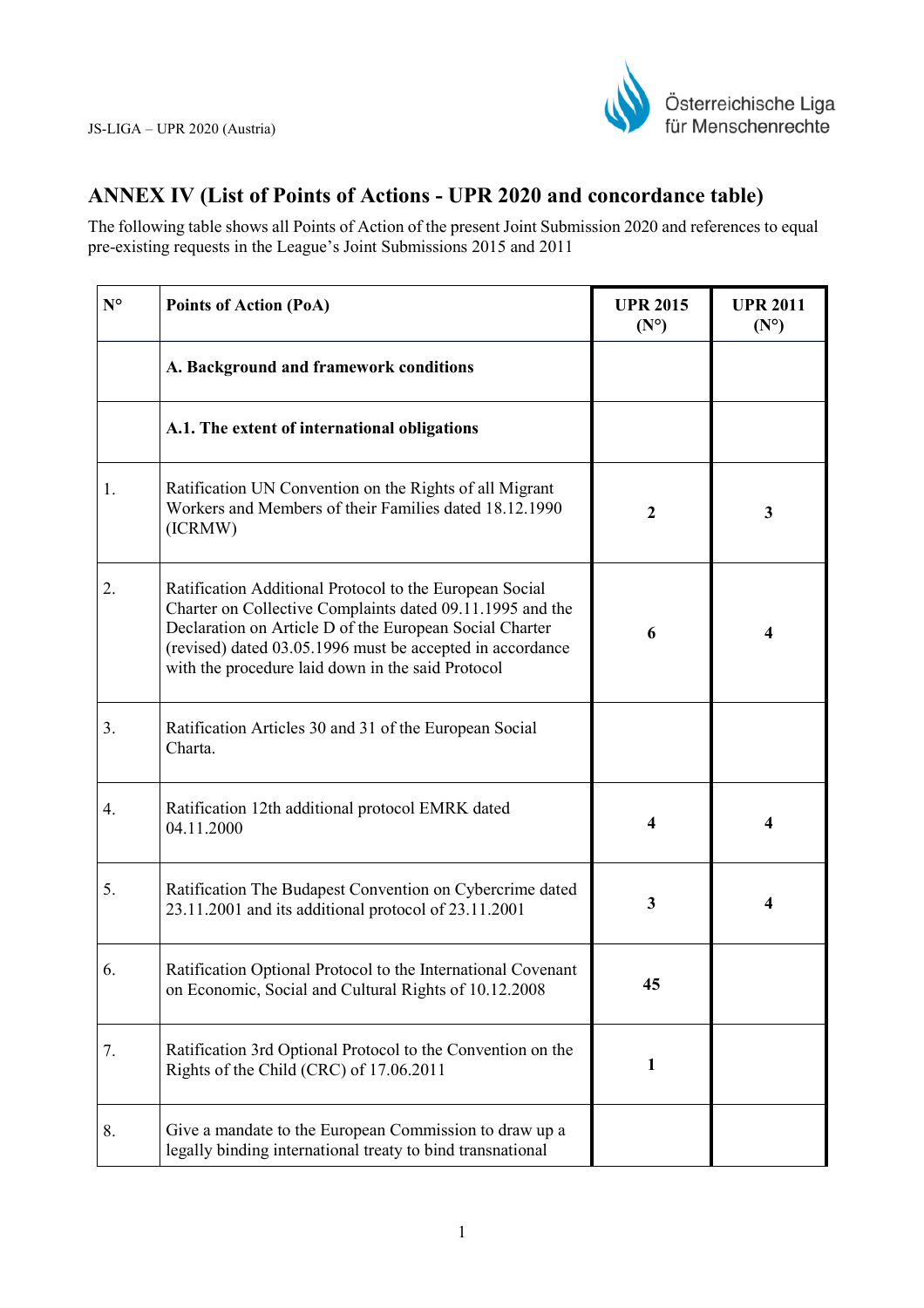|     | corporations and companies to human rights (Resolution<br>A/HRC/RES/26/9).                                                                                                                                                                                                                                                                                          |    |    |
|-----|---------------------------------------------------------------------------------------------------------------------------------------------------------------------------------------------------------------------------------------------------------------------------------------------------------------------------------------------------------------------|----|----|
| 9.  | Ensure the constructive cooperation by Austria in the<br>relevant Open Ended Inter-Governmental Work Group on<br>transnational corporations and other business enterprises<br>with respect to human rights.                                                                                                                                                         |    |    |
|     | A.2. Legal framework (constitution and ordinary law)                                                                                                                                                                                                                                                                                                                |    |    |
| 10. | Implement a comprehensive catalogue of fundamental rights<br>in the constitution.                                                                                                                                                                                                                                                                                   | 8  | 6  |
| 11. | Levelling-Up: Comprehensive protection against<br>discrimination in all areas of life.                                                                                                                                                                                                                                                                              | 10 | 20 |
| 12. | Create legal regulations that impose binding and enforceable<br>due diligence obligations to respect human rights and the<br>environment on all Austrian companies and groups of<br>companies domestically and abroad (mandatory human<br>rights and environmental due diligence) and commit to the<br>creation of a general cross-sectoral regulation at EU level. |    |    |
| 13. | Raise other provisions of the CRC to constitutional status, in<br>particular social rights, the right to an adequate standard of<br>living and the right to health care.                                                                                                                                                                                            |    |    |
| 14. | Consider international human rights instruments effectively<br>when drafting national legislation and develop a best practice<br>in the formulation of draft legislation that gives preference to<br>the formulation of standards that conform to fundamental<br>rights.                                                                                            |    |    |
|     | A.3. International and human rights infrastructure and<br>political measures                                                                                                                                                                                                                                                                                        |    |    |
| 15. | Increase awareness for the importance of human rights in all<br>regional administrations.                                                                                                                                                                                                                                                                           |    |    |
| 16. | Ensure nationwide uniform legal quality standards in areas<br>relevant to human rights, such as child and youth welfare and<br>youth protection.                                                                                                                                                                                                                    |    |    |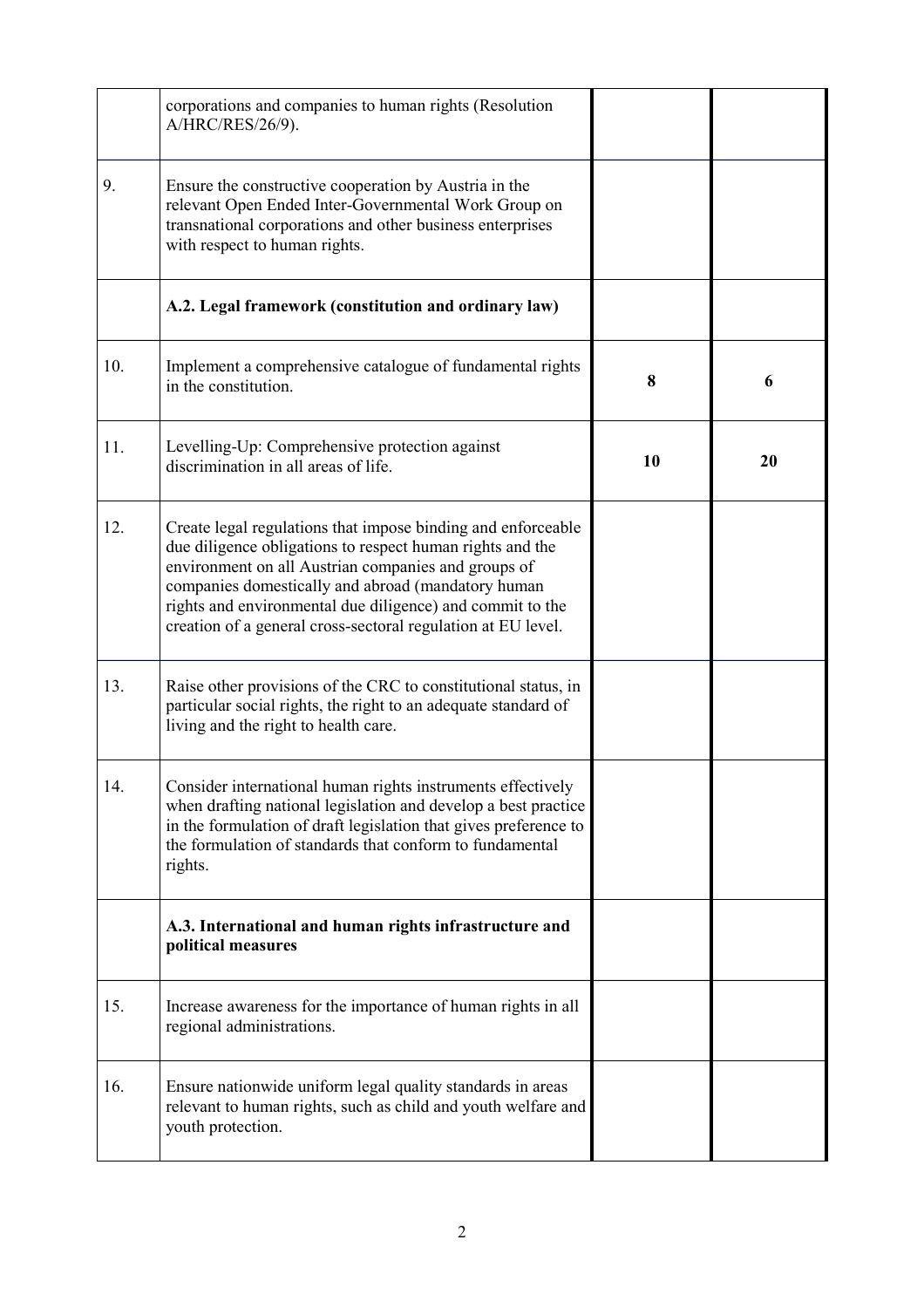| 17. | Prepare and formulate a comprehensive NAP on human<br>rights based on the OHCHR recommendations 2011 and<br>2015.                                                                                                 | 15 | 14 |
|-----|-------------------------------------------------------------------------------------------------------------------------------------------------------------------------------------------------------------------|----|----|
| 18. | Support a status quo collection and formulation of realistic<br>and measurable indicators in the context of the NAP on<br>Human Rights.                                                                           | 17 |    |
| 19. | Ensure transparent consultation of civil society in the<br>preparation of the NAP on Human Rights.                                                                                                                | 18 |    |
| 20. | Develop a specific NAP for the protection of children's<br>rights based on the recommendations of the UN-CRC.                                                                                                     |    |    |
| 21. | Develop a NAP on economy and human rights.                                                                                                                                                                        |    |    |
| 22. | Improve the NAP on disability in consultation with<br>countries, people with disabilities and organisations<br>representing them and take the recommendations of the<br>CRPD Committee into account.              | 21 |    |
| 23. | Ensure that the NAP on anti-discrimination covers the fight<br>against all forms of racism (e.g. anti-Muslim racism, anti-<br>Semitism, anti-gypsyism, etc.) and includes realistic and<br>measurable indicators. | 28 |    |
| 24. | Secure budgetary resources for the implementation of the<br>NAP on Human Rights and the thematic NAPs.                                                                                                            | 16 |    |
| 25. | Strengthen the discourse on international human rights<br>obligations.                                                                                                                                            | 25 | 19 |
| 26. | Create financial resources for civil society work based on<br>international best practice models.                                                                                                                 | 22 | 16 |
| 27. | Strengthen the regional offices for Equal Treatment and<br>sustainable protection of resources.                                                                                                                   | 13 | 21 |
| 28. | Ensure legal protection of the child and youth advocates of<br>the federal states, with a uniform mandate.                                                                                                        |    |    |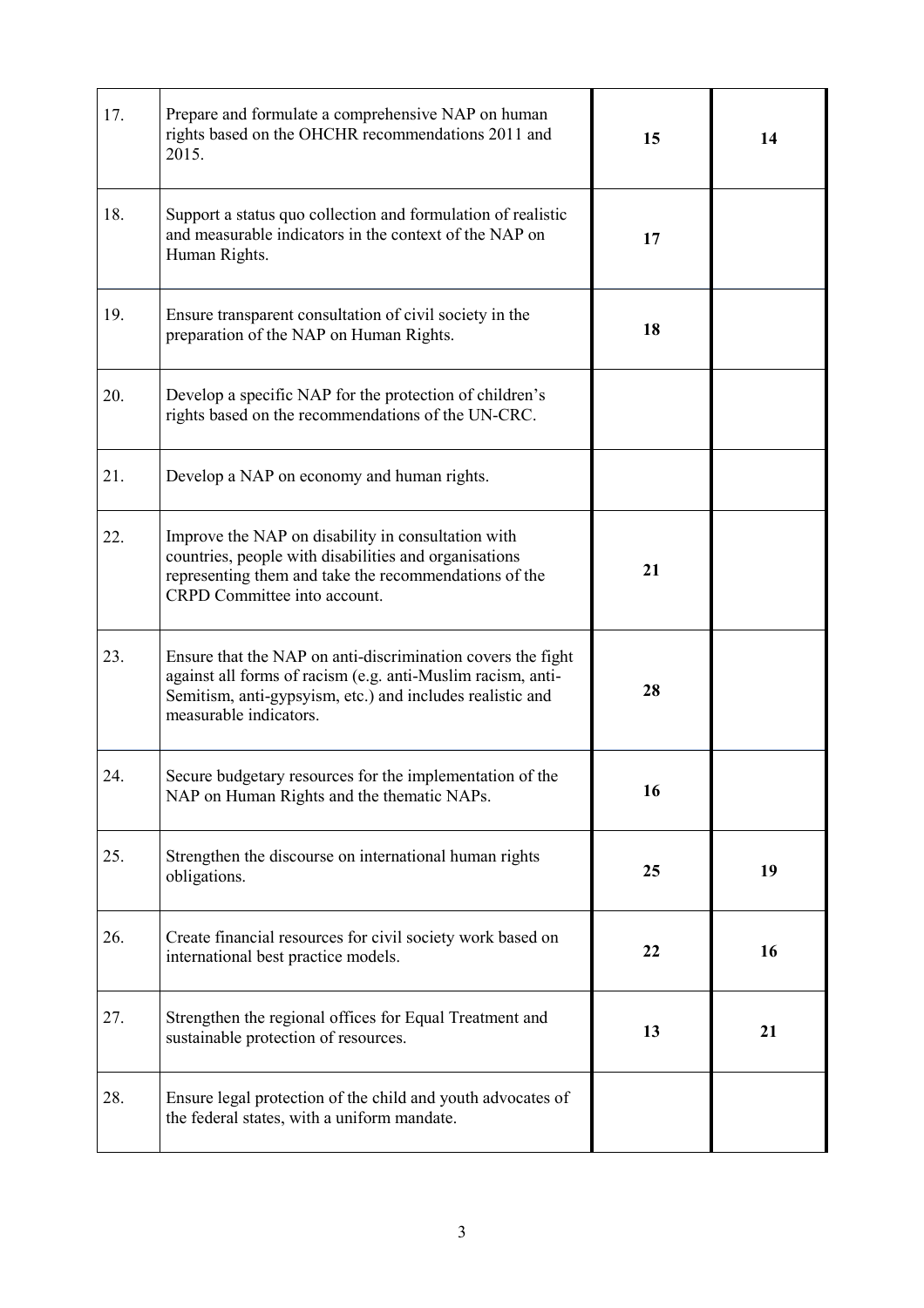|     | B. Implementation of international human rights<br>obligations                                                                                                                                                                                        |    |    |
|-----|-------------------------------------------------------------------------------------------------------------------------------------------------------------------------------------------------------------------------------------------------------|----|----|
|     | B.1. Equal treatment and anti-discrimination                                                                                                                                                                                                          |    |    |
| 29. | Introduce uniform protection against discrimination<br>throughout Austria: Amend the Equal Treatment Act42 and<br>other anti-discrimination laws to ensure material and<br>procedural protection against discrimination on all prohibited<br>grounds. | 26 | 20 |
| 30. | Introduce quota regulations in politics, business and on<br>management levels to increase the proportion of women.                                                                                                                                    |    |    |
| 31. | Implement further measures to reduce the gender pay gap.                                                                                                                                                                                              | 34 |    |
| 32. | Implement campaigns and measures for equal distribution of<br>unpaid reproductive work between men and women<br>(domestic work, childcare and care of the elderly).                                                                                   |    |    |
| 33. | Include women with disabilities in all political programmes<br>for women.                                                                                                                                                                             |    |    |
| 34. | Promote gender-sensitive language.                                                                                                                                                                                                                    |    |    |
| 35. | Support nationwide ban against sexist and discriminatory<br>advertising.                                                                                                                                                                              | 35 |    |
| 36. | Strengthen participation opportunities for children and young<br>people at a local level.                                                                                                                                                             |    |    |
| 37. | Review existing forms of participation of children in all<br>educational, care and work/training institutions.                                                                                                                                        |    |    |
| 38. | Strongly focus on political education to strengthen the<br>Federal Youth Representation.                                                                                                                                                              |    |    |
| 39. | Present children with disabilities as equal citizens also in the<br>media.                                                                                                                                                                            |    |    |

<sup>&</sup>lt;sup>42</sup> Gleichbehandlungsgesetz, Federal Law Gazette I No. 66/2004 as amended.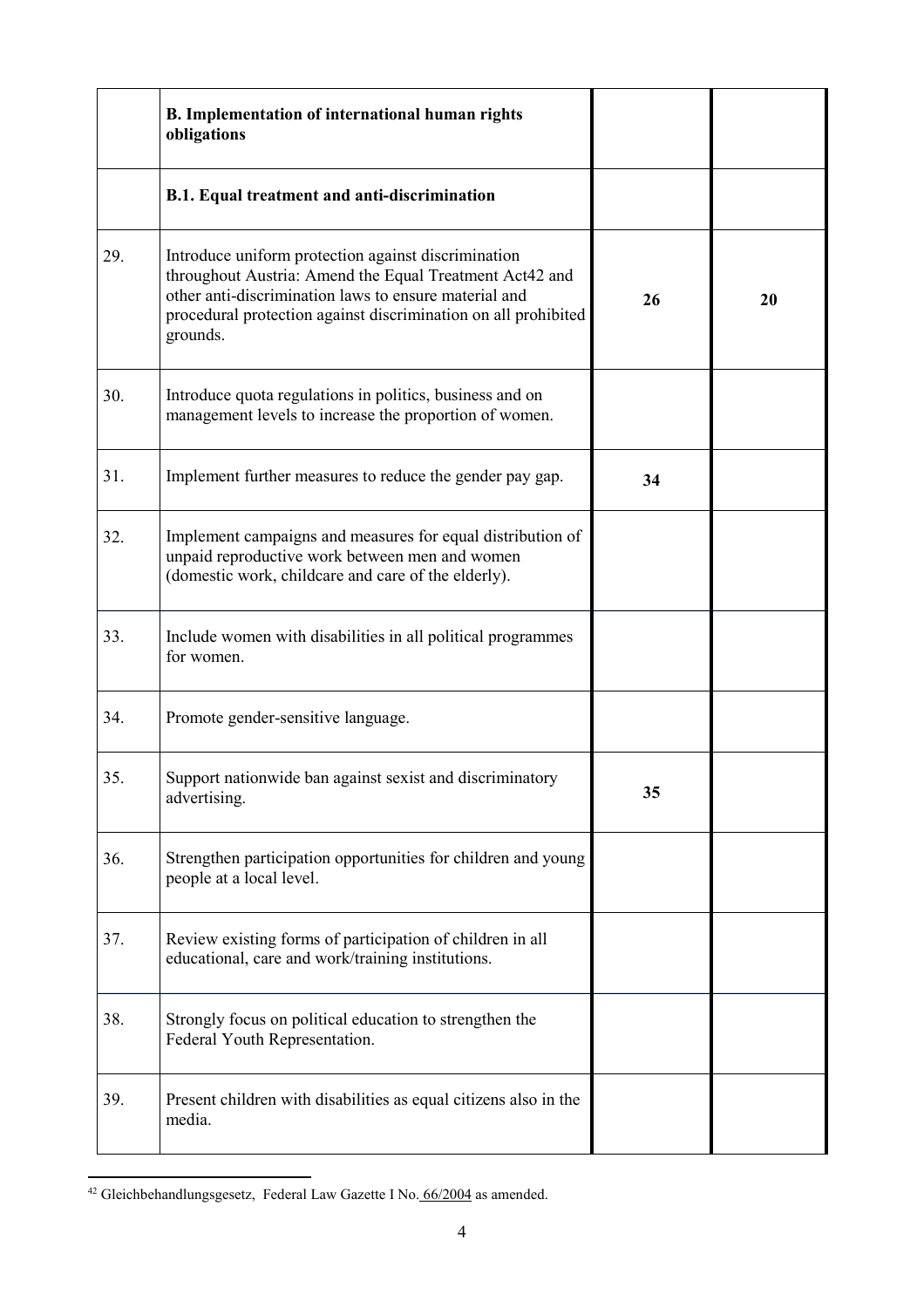|     | B.2. Right to life, freedom and safety of the person                                                                                                                                                                                                          |        |    |
|-----|---------------------------------------------------------------------------------------------------------------------------------------------------------------------------------------------------------------------------------------------------------------|--------|----|
| 40. | Create a new National Action Plan "Protection against<br>Violence for Women" which also considers women with<br>disabilities, precarious residence permits, asylum seekers and<br>women with mental illness.                                                  | 63, 64 |    |
| 41. | Ensure unlimited contractual coverage of existing women's<br>shelters and women's and girls' counselling centres in all<br>federal states and provide for the necessary resources for<br>new barrier-free, women-specific care and counselling<br>facilities. | 65     |    |
| 42. | Improve data collection on gender-based violence and<br>femicide.                                                                                                                                                                                             | 47,66  |    |
| 43. | Develop a strategy and implementation plan for the<br>protection and prevention of violence against children.                                                                                                                                                 |        |    |
| 44. | No shared custody of the parents in case of violence.                                                                                                                                                                                                         |        |    |
| 45. | Finance nationwide campaigns on violence against women<br>and children and raise awareness of support facilities.                                                                                                                                             |        |    |
| 46. | Create binding nationwide quality standards for child and<br>youth welfare services, including care by foster families.                                                                                                                                       |        |    |
| 47. | Create a legal obligation for all institutions (private, church<br>and public) that care for children and young people to<br>implement child protection guidelines and safeguarding<br>concepts.                                                              |        |    |
| 48. | Create a nationwide protection concept and specialised care<br>facilities with appropriate safety standards (protective<br>housing) for minors affected by human trafficking.                                                                                 |        |    |
| 49. | Ensure an independent investigative body for cases of police<br>abuse and adequate treatment of cases of abuse.                                                                                                                                               | 46     | 31 |
| 50. | Offer effective protection against secondary victimisation in<br>the complaints procedure and balance the structural power<br>advantage of the police over complainants.                                                                                      |        |    |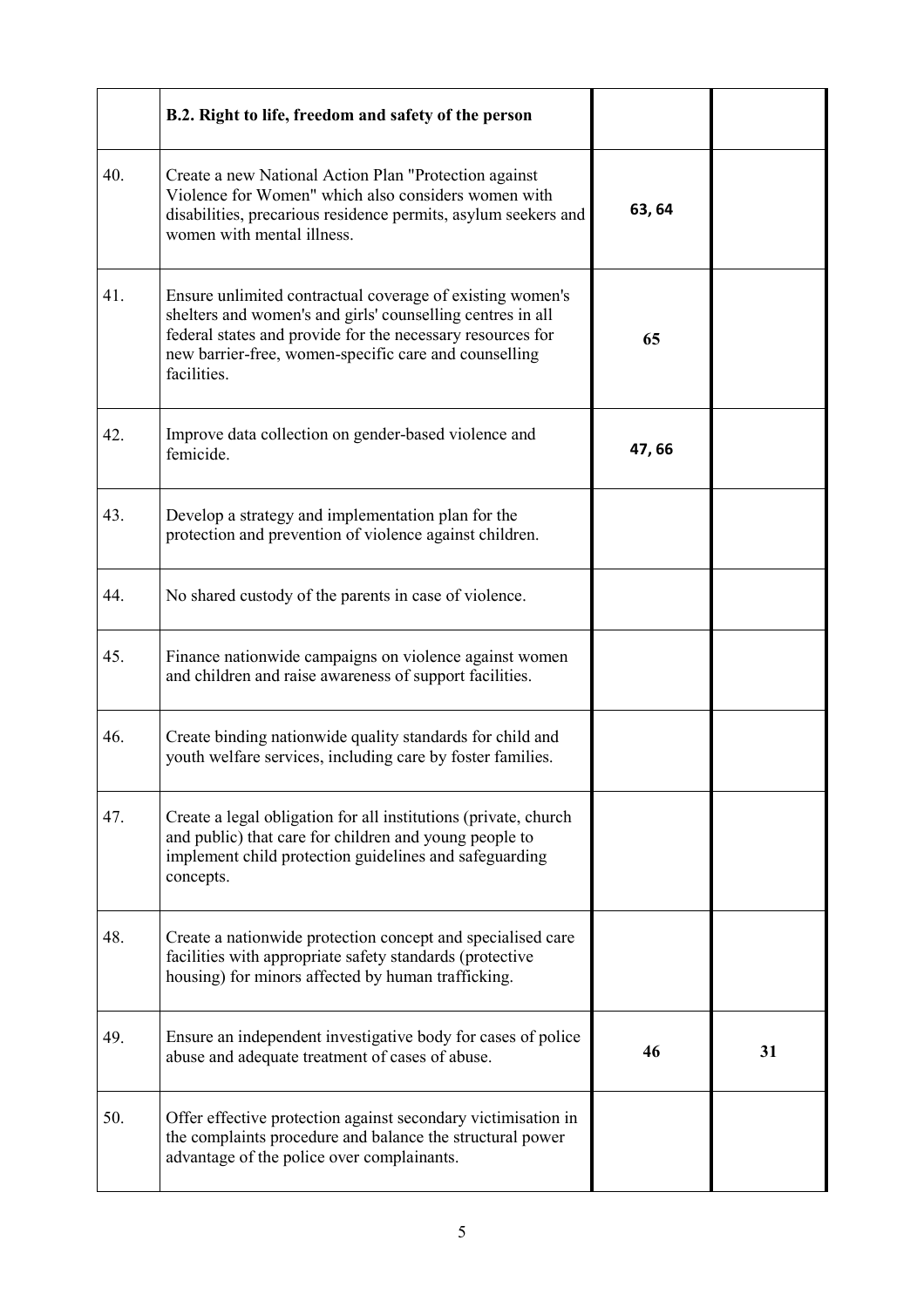| 51. | Set up efforts to make ethnic profiling transparent and<br>develop countermeasures.                                                       | 49 |  |
|-----|-------------------------------------------------------------------------------------------------------------------------------------------|----|--|
|     | B.3. Administration of justice, impunity and rule of law                                                                                  |    |  |
| 52. | Take measures to strengthen the independence of the<br>judiciary.                                                                         | 76 |  |
| 53. | Ensure financial resources for the judiciary at all levels.                                                                               | 76 |  |
| 54. | Create a politically independent top management of the<br>public prosecutor's offices and full transparency in<br>instructions.           |    |  |
| 55. | Provide mandatory training for judges and prosecutors on<br>human rights and children's rights.                                           |    |  |
| 56. | Adapt the appointment procedures of the presidents of the<br>administrative courts.                                                       |    |  |
| 57. | Reduce court fees.                                                                                                                        | 78 |  |
| 58. | Earmark court fees and fines for judicial improvements.                                                                                   |    |  |
| 59  | Implement measures to ensure sufficient qualified<br>interpretation services (including sign language and support<br>in simple language). | 77 |  |
| 60. | Increase the flat-rate contribution to the costs of the defence<br>in the event of an acquittal in criminal proceedings.                  | 79 |  |
| 61. | Improve the comprehensibility of legal instructions,<br>especially for defendants in criminal proceedings.                                |    |  |
| 62. | Ensure procedural assistance if necessary also at first<br>instance before the administrative authorities.                                | 82 |  |
| 63. | Implement a consistent application of the "special reasons"<br>for aggravation" according to § 33 StGB (Austrian Criminal                 |    |  |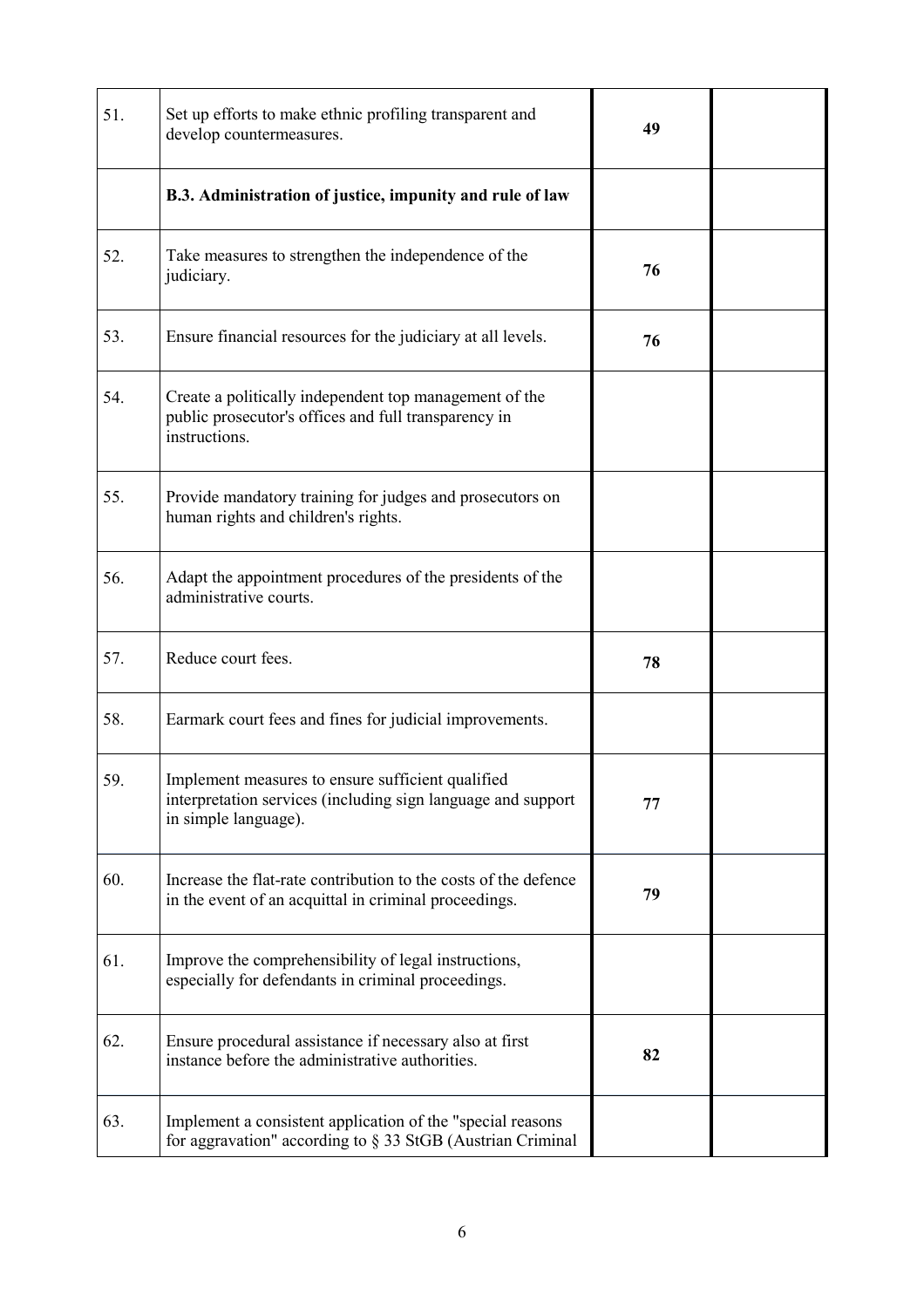|     | Code) in proceedings concerning crimes with discriminatory<br>or racist motives.                                                                                                                         |    |  |
|-----|----------------------------------------------------------------------------------------------------------------------------------------------------------------------------------------------------------|----|--|
| 64. | Ensure traceable documentation and recording of the<br>development crimes with discriminatory or racist motives.                                                                                         |    |  |
| 65. | Use the planned legal instruments appropriately (custody,<br>requirements for anti-violence training, extension of<br>investigation procedures), especially in cases of sexual and<br>domestic violence. | 80 |  |
| 66. | Offer compulsory further training for judges and public<br>prosecutors in the field of gender and domestic violence.                                                                                     |    |  |
| 67. | Create organisationally separate juvenile courts and<br>detention facilities.                                                                                                                            |    |  |
| 68. | Evaluate the achievement of the objective of preventing<br>juveniles and young adults who have committed crimes for<br>the first time from pursuing a criminal career.                                   |    |  |
| 69. | Implement measures to reduce the number of detainees.                                                                                                                                                    |    |  |
| 70. | Extend work and employment opportunities for detainees.                                                                                                                                                  | 56 |  |
| 71. | Increase medical and psychosocial staff, but also of the<br>judicial guard.                                                                                                                              | 56 |  |
| 72. | Create free legal advice facilities for prison inmates.                                                                                                                                                  |    |  |
| 73. | Ensure confidential patient interviews without the presence<br>of the judicial guard.                                                                                                                    |    |  |
| 74. | Improve visiting and contact opportunities for children of<br>detained parents.                                                                                                                          |    |  |
| 75. | Fully implement the recommendations of the UN study on<br>child detention.                                                                                                                               | 58 |  |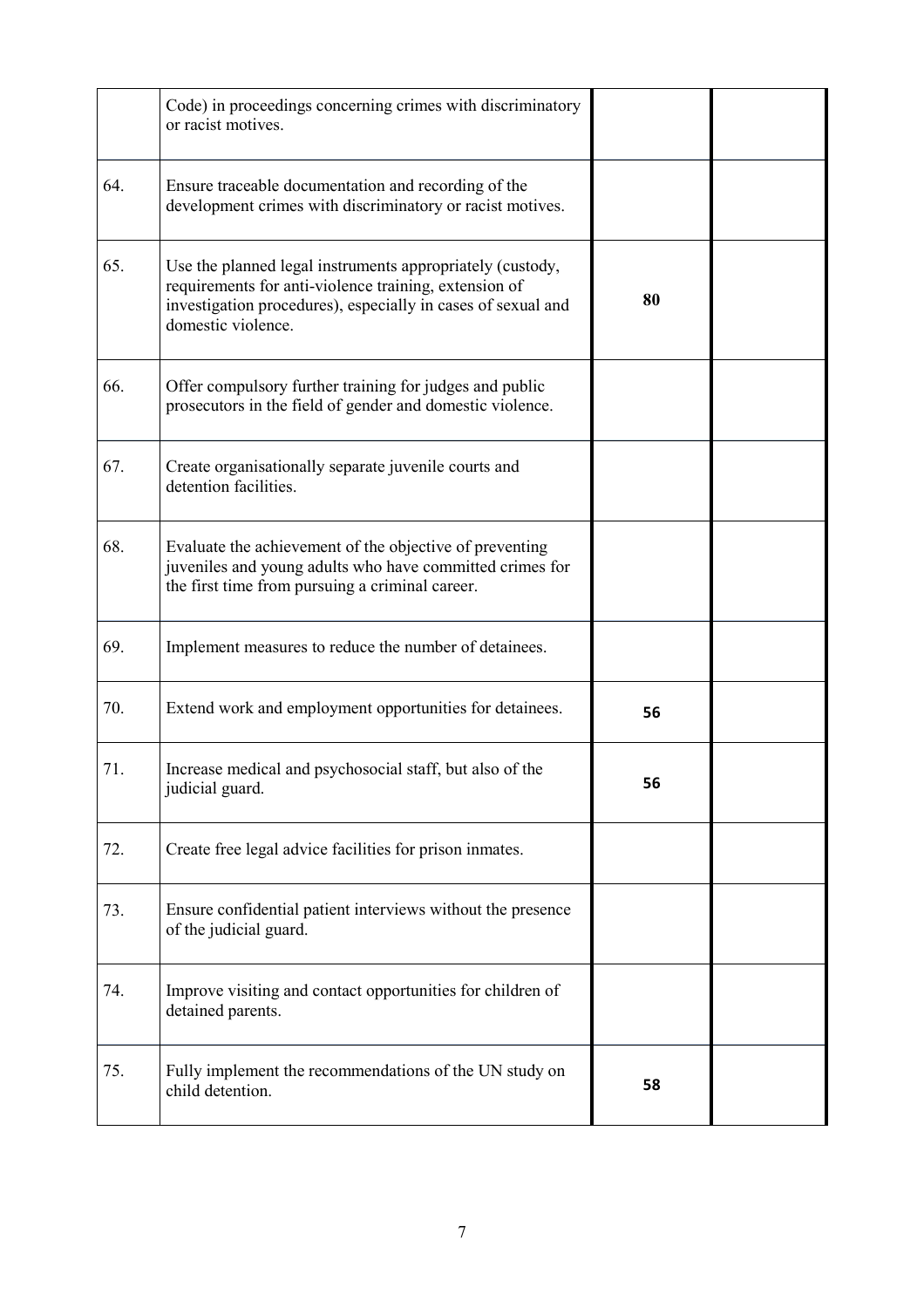| 76. | Adapt the maximum stopping days in house arrest (114<br>StVG) to international recommendations.                                                                                                      |    |  |
|-----|------------------------------------------------------------------------------------------------------------------------------------------------------------------------------------------------------|----|--|
| 77. | Promote the reform of preventive custody on the basis of<br>Article 14 of the CRPD.                                                                                                                  | 58 |  |
| 78. | Continue to implement recommendations of the 2015<br>Reform Report for preventive custody.                                                                                                           | 60 |  |
|     | <b>B.4. Right to private and family life</b>                                                                                                                                                         |    |  |
| 79. | Nationwide uniform, legally binding standards, which are<br>regularly monitored on an evidence-based basis with the<br>participation of technical experts and guarantee improvement<br>of standards. |    |  |
| 80. | Expand federal child and youth welfare statistics, including<br>analysis and planning instruments.                                                                                                   |    |  |
| 81. | Implement the concepts on Assisted Parenthood for parents<br>with disabilities.                                                                                                                      |    |  |
| 82. | Amend the incitement provisions of $\S$ 283 StGB to include<br>the victim group on the basis of gender identity.                                                                                     | 37 |  |
| 83. | Protect human dignity as a central legal good, also in cases<br>of hatred on the internet.                                                                                                           |    |  |
|     | B.5. Freedom of thought, conscience and religion,<br>freedom of speech and assembly, freedom to participate<br>in public and political life                                                          |    |  |
| 84. | Develop a comprehensive set of measures in schools<br>addressing gender equality and diversity from a sensitive<br>children's rights perspective.                                                    |    |  |
| 85. | Apply the standards of public participation in the<br>parliamentary process.                                                                                                                         | 88 |  |
| 86. | Ensure the effective work of the Parliament.                                                                                                                                                         |    |  |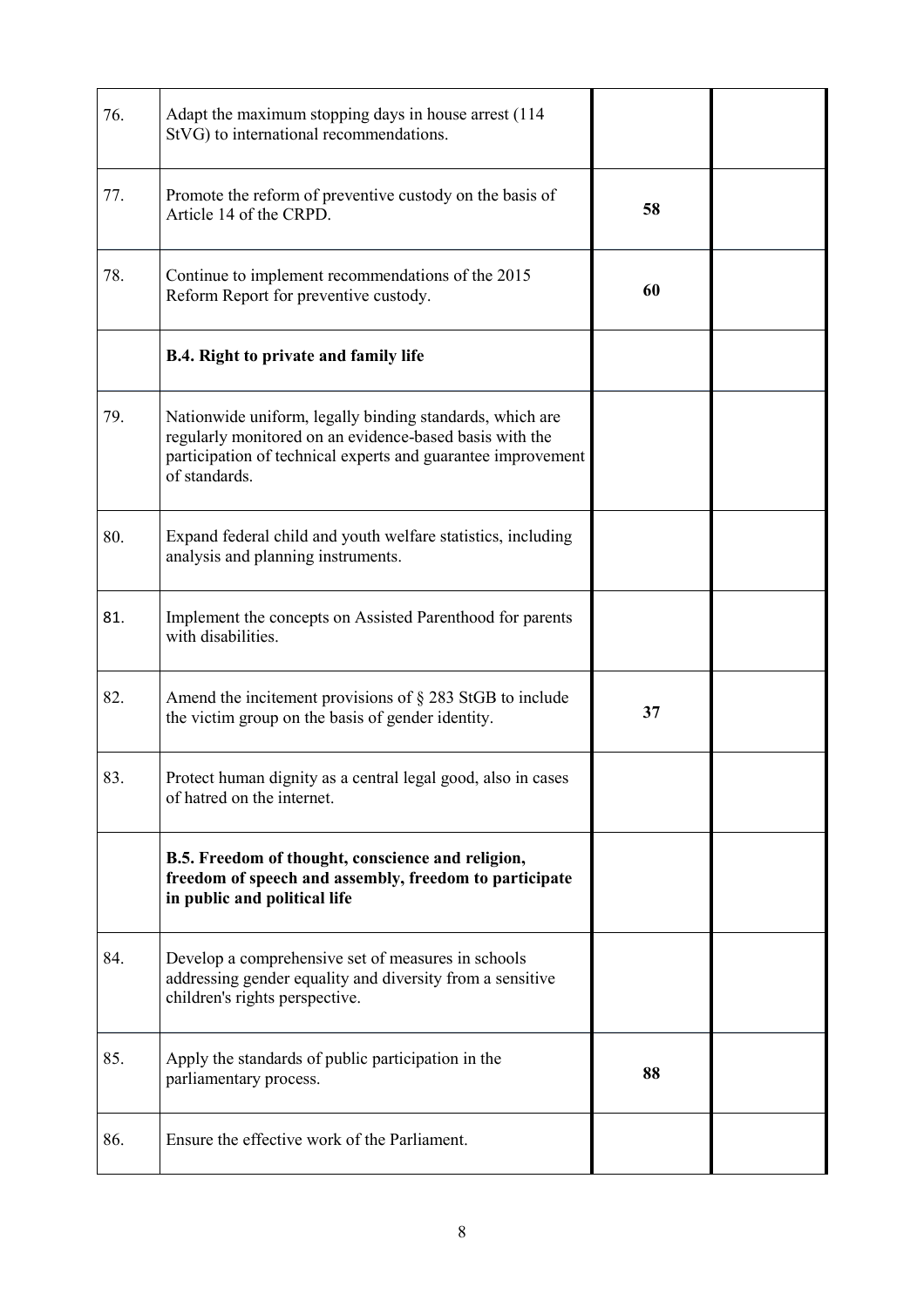|     | B.6. Right to social protection and adequate life<br>standards                                                                                                    |     |  |
|-----|-------------------------------------------------------------------------------------------------------------------------------------------------------------------|-----|--|
| 87. | Re-establish a uniform needs-based minimum income<br>scheme throughout Austria that covers the full basic needs of<br>life.                                       | 109 |  |
| 88. | Establish a right to housing in the Constitution.                                                                                                                 |     |  |
| 89. | Apply the protection of the tenancy law comprehensively to<br>all types of housing.                                                                               |     |  |
| 90. | Guarantee an effective regulation of rent levels to create<br>affordable housing for all, including marginalised groups.                                          |     |  |
| 91. | Promote non-discriminatory access to non-profit housing<br>through anti-discrimination work.                                                                      | 106 |  |
| 92. | Abolish discriminatory regulations in the Non-Profit<br>Housing Act (WGG).                                                                                        |     |  |
| 93. | Obligate non-profit developers to allocate housing to<br>particularly disadvantaged people on a pro rata basis.                                                   |     |  |
| 94. | Provide sufficient high-quality childcare places on a national<br>level to improve the compatibility of family and career.                                        | 33  |  |
| 95. | Guarantee financial protection against female poverty,<br>especially for single mothers and their children and women<br>with disabilities.                        |     |  |
| 96. | Give support in housing for women affected by violence to<br>enable them to break out of a violent relationship in the long<br>term.                              |     |  |
| 97. | Establish an independent residence title for women,<br>independent of their husbands, within the framework of<br>family reunification also in case of separation. | 79  |  |
|     | <b>B.7. Right to health</b>                                                                                                                                       |     |  |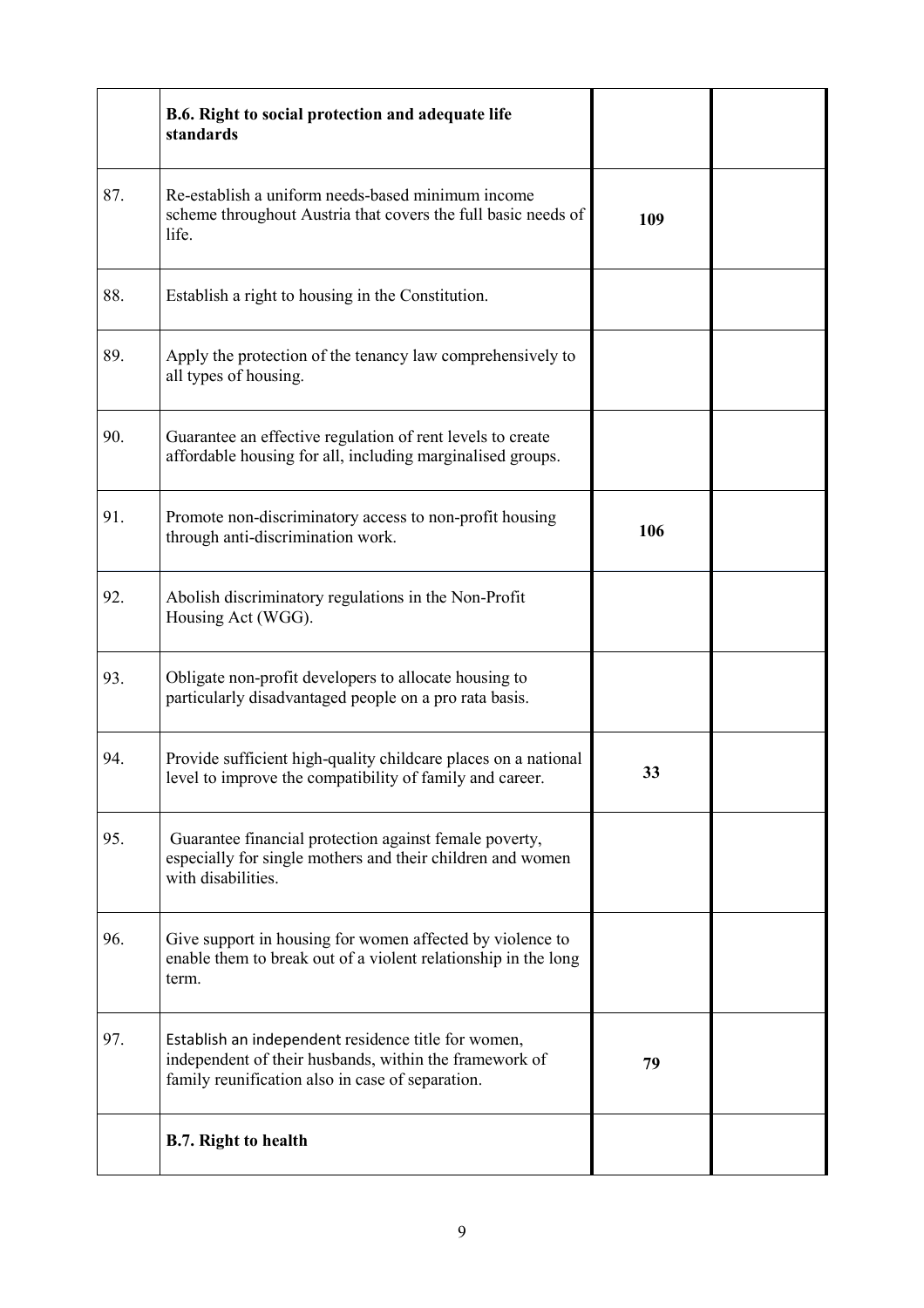| 98.  | Ensure a sufficient number of paediatric practices and other<br>therapy places for children and adolesences with a direct<br>contract with statutory health insurances.                             |     |  |
|------|-----------------------------------------------------------------------------------------------------------------------------------------------------------------------------------------------------|-----|--|
| 99.  | Implement a child-centred approach to food marketing,<br>including a binding law on the advertising of foods with high<br>salt, saturated fat and sugar content.                                    |     |  |
| 100. | Expand multilingual/native language health services for<br>children and families with a migration background.                                                                                       |     |  |
| 101. | Ensure compulsory training in communication with children<br>and young people for medical professions.                                                                                              |     |  |
| 102. | Raise the awareness of medical staff with regard to children's<br>rights and include children's rights in the training curricula of<br>medical professions.                                         |     |  |
| 103. | Ensure comprehensive accessibility in hospitals, medical<br>practices and other health facilities.                                                                                                  |     |  |
| 104. | Establish child-friendly rehabilitation facilities for children<br>and young people with disabilities and avoid placing<br>children and young people with disabilities in facilities for<br>adults. |     |  |
| 105. | Sensitize and raise the awareness of medical staff for the<br>respectful treatment of people with disabilities and<br>recognition of their role as experts concerning their<br>disabilities.        |     |  |
| 106. | Implement nationwide training and information campaigns<br>in the health sector on the topic of violence against women<br>and domestic violence.                                                    |     |  |
| 107. | Implement measures to provide adequate care for mentally<br>ill women and women affected by violence.                                                                                               |     |  |
| 108. | Ensure nationwide appropriate psychosocial care for victims<br>of violent crime, as well as psychotherapeutic support on the<br>basis of a health insurance certificate.                            | 126 |  |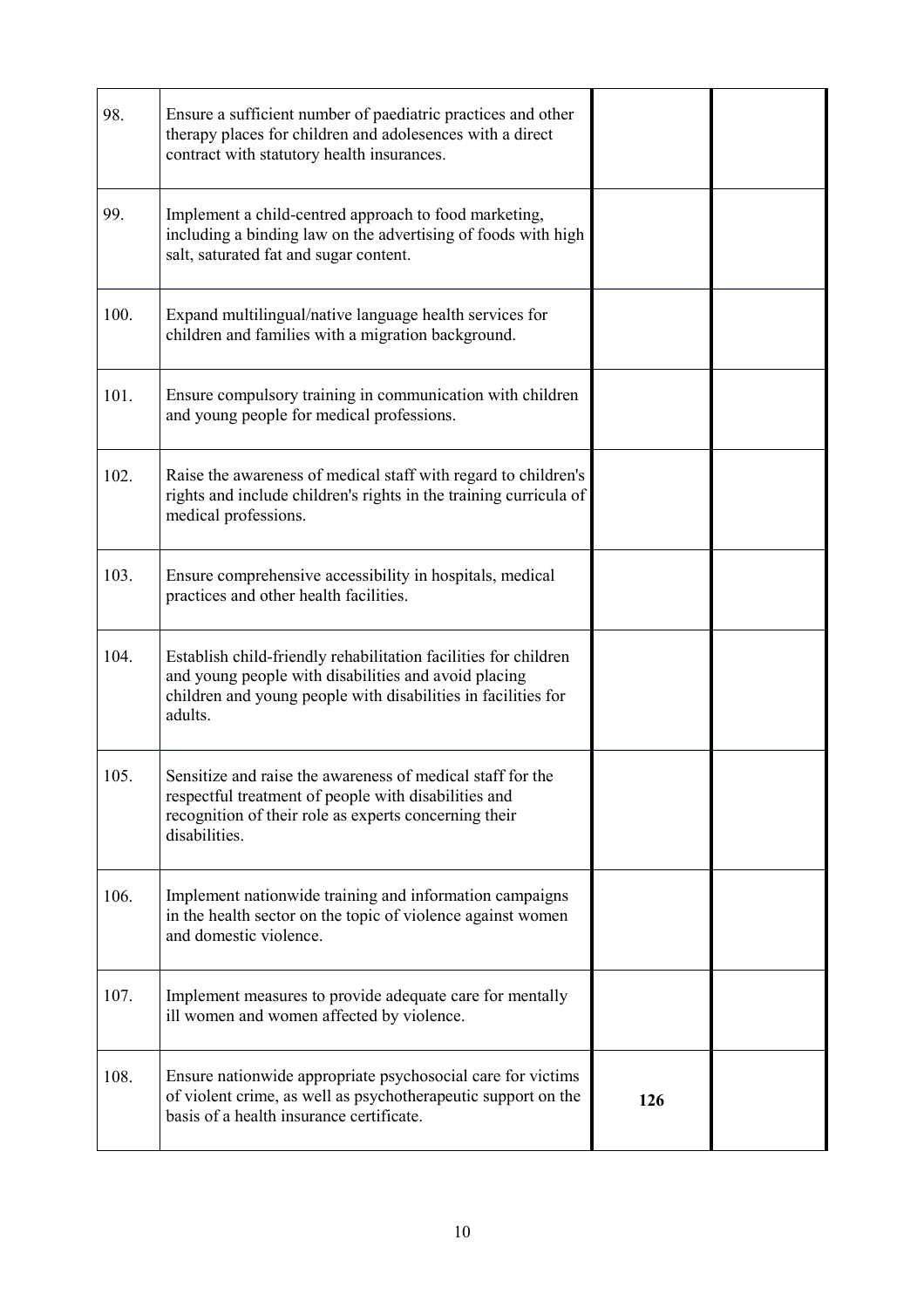| 109. | Women have a right to decide about pregnancy, the time-<br>phase solution for the termination of pregnancy must not be<br>restricted.                                                              | 43      |    |
|------|----------------------------------------------------------------------------------------------------------------------------------------------------------------------------------------------------|---------|----|
|      | <b>B.8. Right to education</b>                                                                                                                                                                     |         |    |
| 110. | Strengthen human rights education through explicit, cross-<br>curricular consideration of children's rights in all curricula<br>and in compulsory teaching content for all school levels.          |         |    |
| 111. | Establish and finance additional school support systems<br>across Austria for pupils with (sometimes multiple)<br>problems.                                                                        |         |    |
| 112. | Provide for more school support staff, social workers, school<br>psychologists, external partners and similar contact persons<br>at all educational institutions.                                  |         |    |
| 113. | The Austrian school laws (SchPflG, SchOG, SchUG) should<br>include inclusive education in the sense of the UN<br>Convention on the Rights of the Child and the UN Disability<br>Rights Convention. | 129     |    |
| 114. | Establish and promote Austrian sign language as a teaching<br>language.                                                                                                                            | 41, 132 | 50 |
| 115. | Develop a comprehensive and mandatory strategy for the de-<br>institutionalisation of children with disabilities, including<br>needs-based family support and personal support services.           |         |    |
| 116. | Allocate financial resources for the construction or<br>renovation of special facilities for children with disabilities.                                                                           |         |    |
| 117. | Rapidly integrate children with little knowledge of German<br>into regular school life without separate classes such as<br>"bridge classes" or "German support classes".                           | 131     |    |
| 118. | Extend the curricula on the subjects of consent, respect and<br>forms of violence.                                                                                                                 |         |    |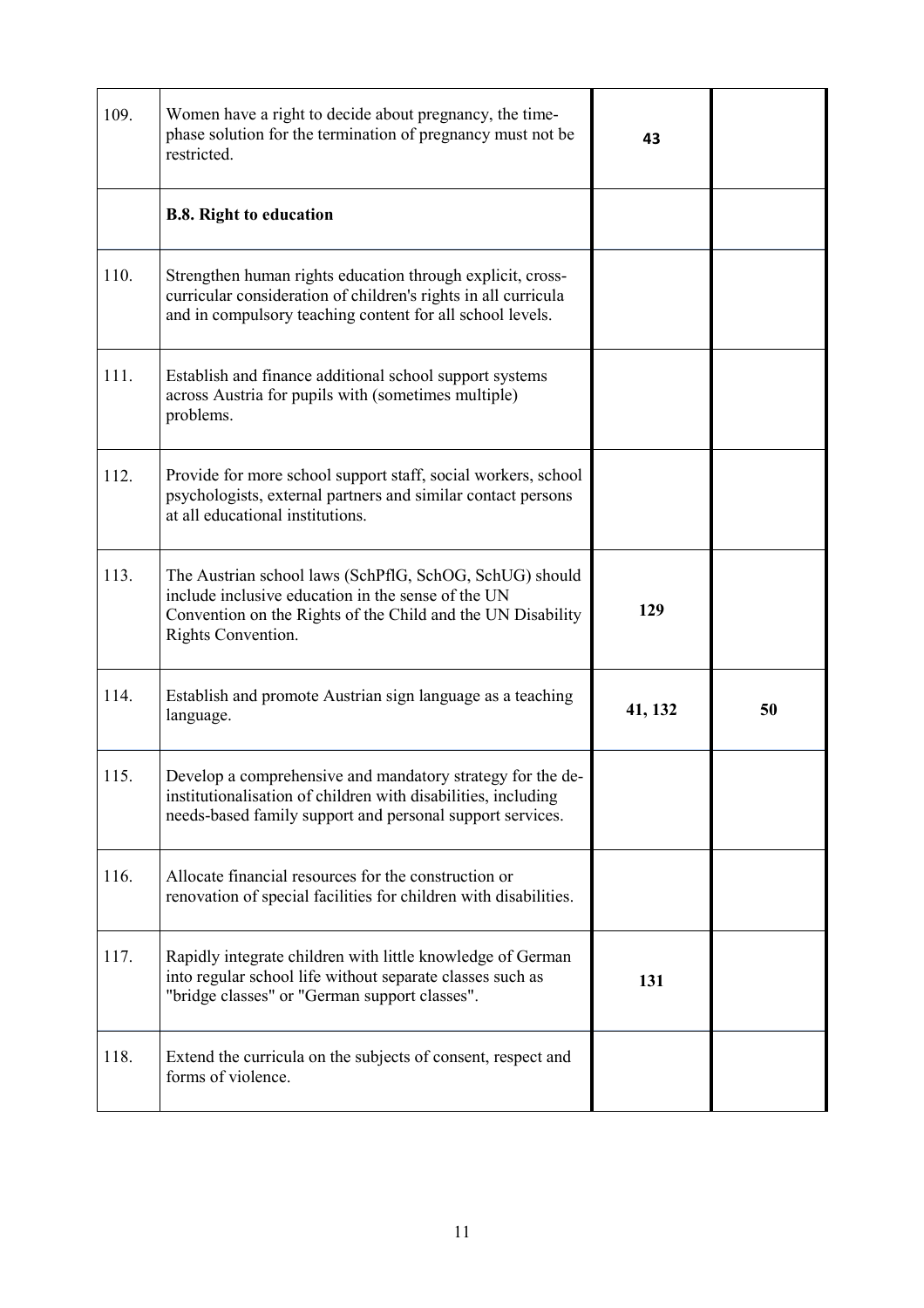| 119. | Implement Austria-wide violence prevention programmes in<br>the curriculum in cooperation with violence protection<br>institutions.                                                                                                                                                  |  |
|------|--------------------------------------------------------------------------------------------------------------------------------------------------------------------------------------------------------------------------------------------------------------------------------------|--|
| 120. | Problematise traditional gender stereotypes.                                                                                                                                                                                                                                         |  |
| 121. | Strengthen cultural education in all school types.                                                                                                                                                                                                                                   |  |
| 122. | Establish an inter-ministerial work group on cultural<br>education (Ministries of Education, Culture and Social<br>Affairs).                                                                                                                                                         |  |
|      | <b>B.9. Persons with disabilities</b>                                                                                                                                                                                                                                                |  |
| 123. | Revise the NAP on Disability with measurable target<br>indicators and provide for adequate financial resources to<br>implement the obligations under all articles of the UN-<br>CRPD.                                                                                                |  |
| 124. | Develop a comprehensive strategy to de-institutionalise<br>children with disabilities.                                                                                                                                                                                               |  |
| 125. | Focus political strategies and measures on the participation<br>of all people with disabilities in an inclusive labour market.                                                                                                                                                       |  |
| 126. | Make sure that people with disabilities are not being<br>classified as "unable to work".                                                                                                                                                                                             |  |
| 127. | Guarantee legal entitlement to support services that make it<br>possible to work to secure one's livelihood.                                                                                                                                                                         |  |
| 128. | Provide information from public authorities in accessible<br>formats (easy reading, subtitles or supertitles, digital ticker in<br>audiovisual formats, sign language insertion), sign language<br>interpreting service and accessibility via telephone, video<br>chat, SMS, e-mail. |  |
| 129. | Offer barrier-free websites, subtitling of public and private<br>TV broadcasters, barrier-free access to theatre and film<br>presentations, museums, galleries, etc.                                                                                                                 |  |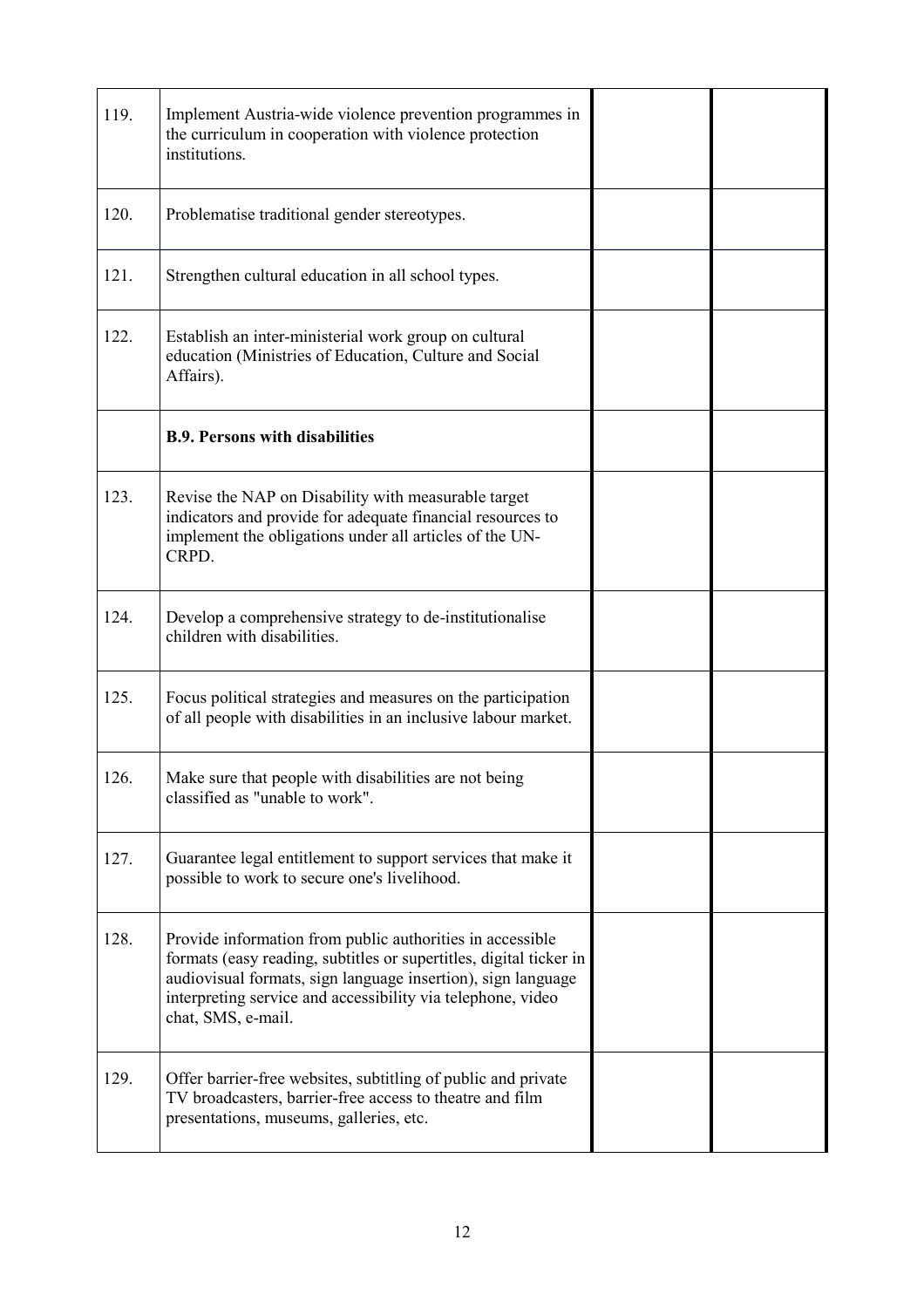| 130. | Establish the "two-senses principle" in public institutions,<br>transport and communication and information systems.                                                                                                      |    |  |
|------|---------------------------------------------------------------------------------------------------------------------------------------------------------------------------------------------------------------------------|----|--|
| 131. | Provide for free sign language courses for hearing parents of<br>deaf children and deaf parents of hearing children (CODA).                                                                                               |    |  |
|      | <b>B.10. Minorities</b>                                                                                                                                                                                                   |    |  |
| 132. | Increase staff with language skills in the recognised minority<br>languages at public authorities.                                                                                                                        | 40 |  |
| 133. | Enhance bilingual education in German and the recognised<br>minority languages in secondary education.                                                                                                                    |    |  |
| 134. | Increase the support of ethnic groups through the funds of<br>the Ethnic Groups Advisory Council.                                                                                                                         |    |  |
| 135. | Recognise the deaf and hearing-impaired sign language<br>community as a linguistic minority.                                                                                                                              |    |  |
|      | B.11. Migrants, refugees and asylum seekers                                                                                                                                                                               |    |  |
| 136. | Abolish the international indexation of family allowances.                                                                                                                                                                |    |  |
| 137. | Abolish systematic restrictions on the freedom of asylum<br>seekers that go beyond what is allowed against nationals.                                                                                                     |    |  |
| 138. | Give effective access to education and teaching for asylum<br>seekers, including those who are no longer minors.                                                                                                          |    |  |
| 139. | Give access to the labour market for asylum seekers at the<br>latest six months after the asylum application has been<br>lodged, in order to enable them to make an independent<br>contribution to financing their lives. |    |  |
| 140. | Ensure complete decriminalisation of escape aid if it can be<br>proved that illegal immigrants had reasons to flee in<br>accordance with the Geneva Convention.                                                           |    |  |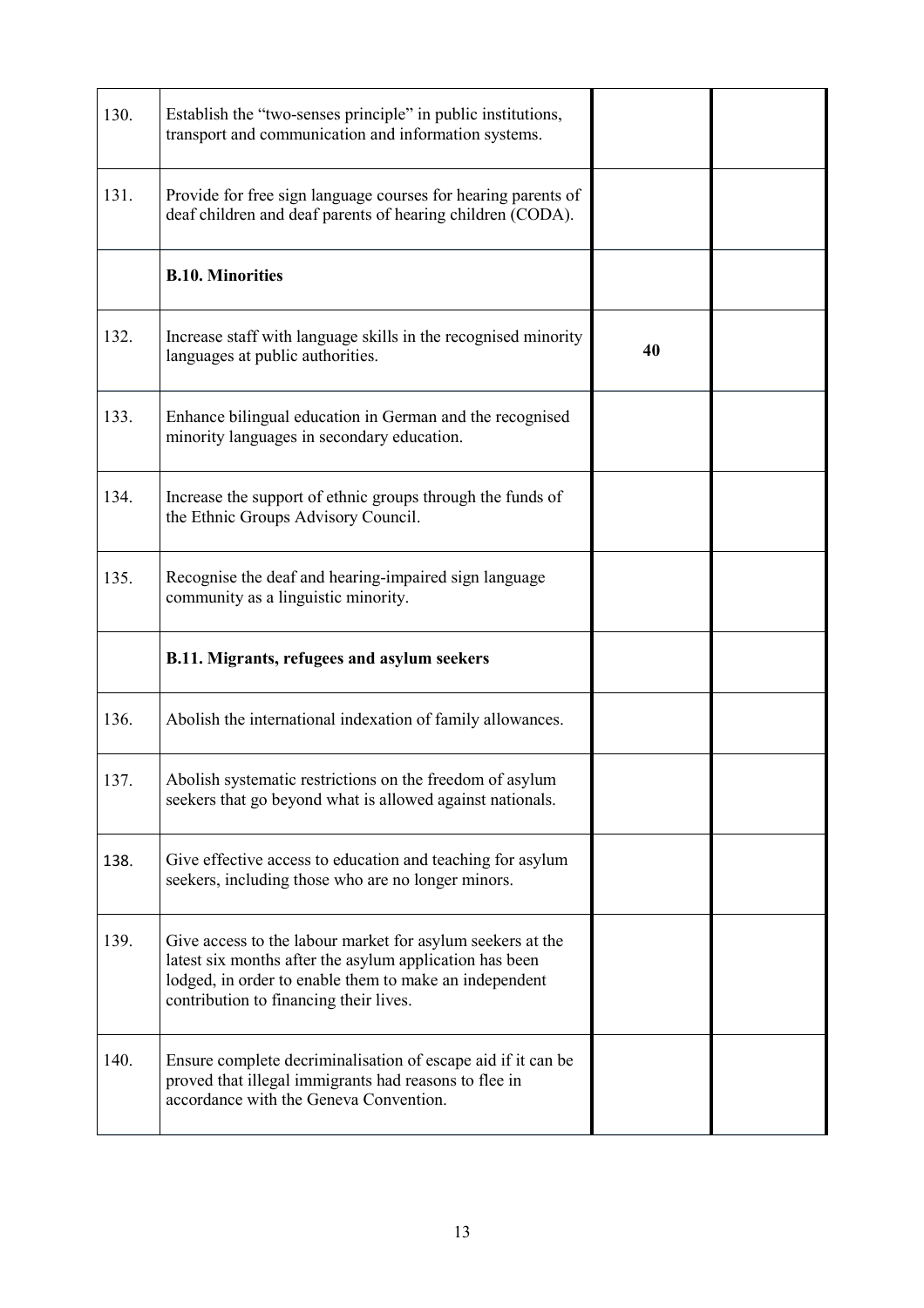| 141. | The care of unaccompanied minor foreigners must be<br>guaranteed by child and youth welfare services from the first<br>day of their arrival in Austria.                                                        |        |    |
|------|----------------------------------------------------------------------------------------------------------------------------------------------------------------------------------------------------------------|--------|----|
| 142. | Unaccompanied and accompanied minor refugees must be<br>placed on an equal footing with young people from Austria<br>and the EU area.                                                                          | 38, 39 |    |
| 143. | Establish a mechanism to ensure the identification of<br>vulnerable persons in asylum and return procedures.                                                                                                   |        |    |
| 144. | Train officials and judges involved in asylum procedures for<br>the identification of vulnerable persons in cooperation with<br>specialised civil society organisations.                                       |        |    |
| 145. | Better consider the impact of trauma on asylum-seekers in<br>asylum procedure communication.                                                                                                                   | 81     |    |
| 146. | Carry out regular external evaluation of the accommodation<br>arrangements in asylum-seekers' reception centres.                                                                                               |        |    |
| 147. | Ensure independent legal advice for asylum-seekers and, if<br>necessary, cover the costs of advice from professional legal<br>advisers or civil society organisations.                                         | 83     | 56 |
|      | <b>B.12. Right to development</b>                                                                                                                                                                              |        |    |
| 148. | Implement the government's work programme through<br>binding roadmaps and clearly formulated plans to implement<br>the increase in ODA to 0.7% of GDP as quickly as possible.                                  | 135    | 59 |
| 149. | Develop an overall coherent strategy for the Austrian<br>Development Cooperation that includes all actors and<br>stakeholders and is in line with the goals of the 2030 Agenda<br>for Sustainable Development. |        |    |
| 150. | Child rights must be explicitly considered in all development<br>cooperation and SDG processes.                                                                                                                |        |    |
| 151. | Strengthen the role of Parliament in the legislative process in<br>assessing the potential impact of proposed legislation on<br>development objectives.                                                        |        |    |